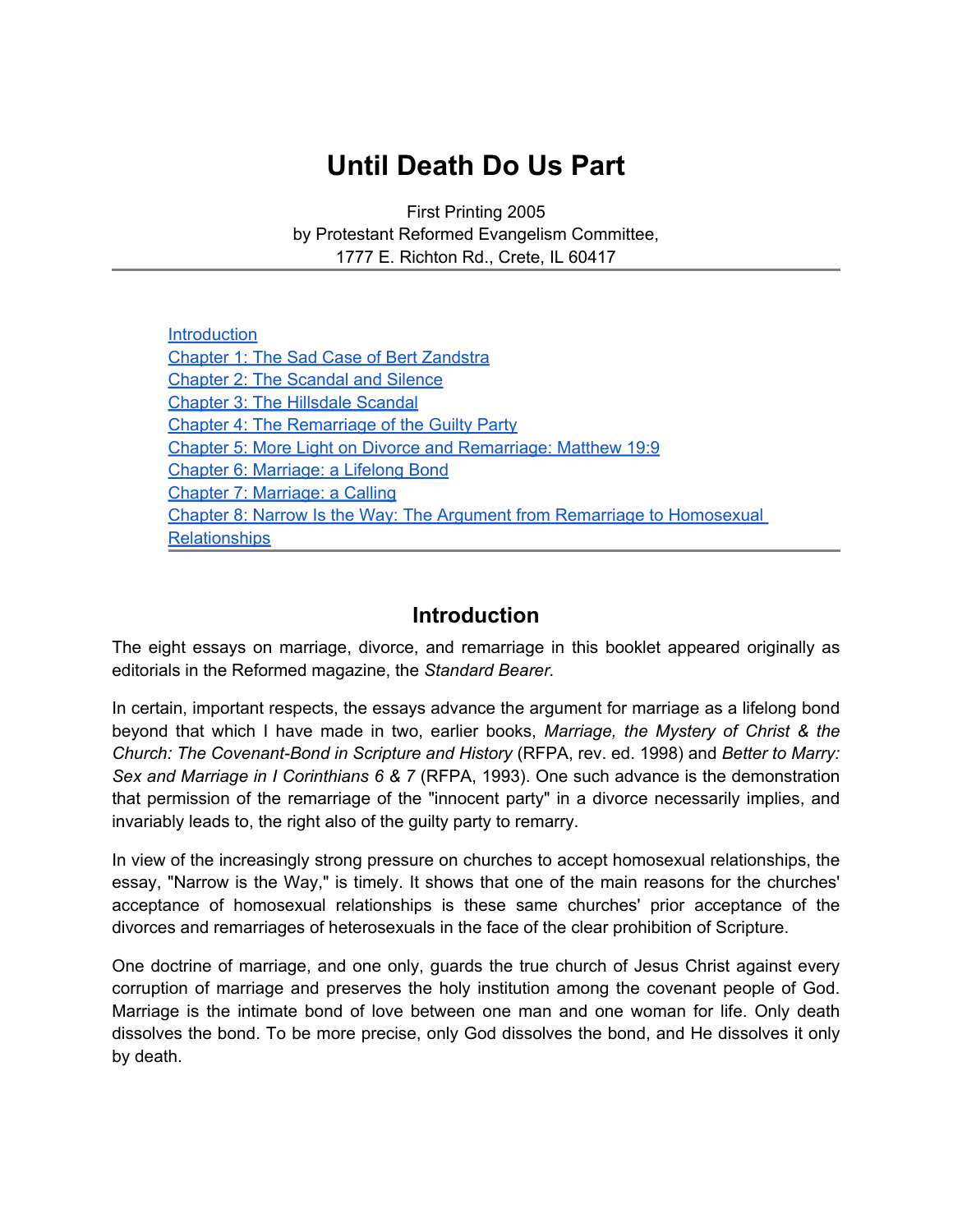<span id="page-1-0"></span>This is what all married persons swore to in the vow of the traditional, Christian marriage form: "Until death us do part."

Prof. David J. Engelsma Protestant Reformed Seminary Grandville, MI March 2005

### **Chapter 1 The Sad Case of Bert Zandstra**

Bert Zandstra is a 30-year old adulterer.

Married with three little children, he fell in love with a younger woman. He then abandoned his wife and children, to live with his lover. Within a year, he divorced his wife and married the object of his lust. Whether she too had been married and had children, so that Bert Zandstra destroyed two families in his passion, is not clear. It makes no difference to the story.

Bert Zandstra's is a sad case.

What makes his case still sadder is that Bert Zandstra sinned against better knowledge. He was a church member. He was member of a Reformed church. The church is conservative. It claims to be a true church of Jesus Christ, based solidly on the "Three Forms of Unity," if not the only true church. When Bert Zandstra left his family, to take up with his paramour, the consistory admonished him. He quickly left the church, asking for his membership papers.

Zandstra moved to a town some 60 miles from his old home and church. There within a year he married his new wife and set about making a new start in life. This included church life. Bert and the new Mrs. Zandstra began attending regularly the Reformed church in town. It is a congregation in the same denomination as the church that Bert left a year earlier. It is a sister church in the federation with the church 60 miles away of which the original Mrs. Zandstra is a member with her, and Bert's, children. Soon Bert and his second wife appeared at the consistory meeting asking to be admitted to the church as members in good standing.

Now the sad case of Bert Zandstra becomes tragic.

The Reformed church accepted Mr. and Mrs. Bert Zandstra as members. It worked with them first, especially Bert. It charged him with sin and required confession. It looked for evidence of sorrow in Bert's attitude. Bert even came to cry some tears over what he had done a year or two earlier. The church forgave him in the name of Jesus. The consistory had him write a letter to his first wife, expressing that he was sorry that he had sinned against her and asking for her forgiveness. In a postscript, the letter added that one day, when the children had grown up, Bert would also confess to them. On a certain Sunday morning, the minister read an announcement to the congregation, informing them of Bert's repentance and of the admission of him and his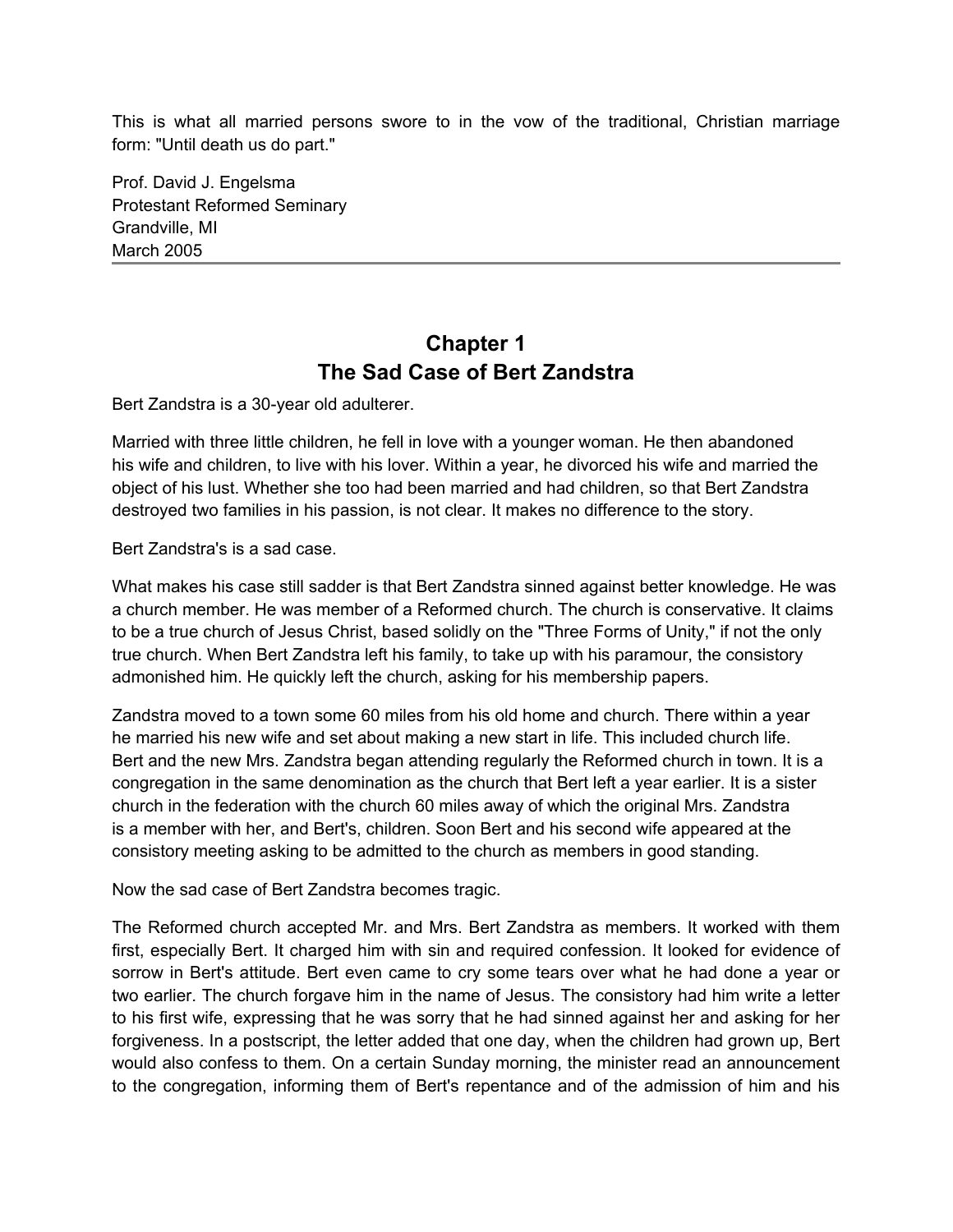new wife to the fellowship of the church.

Why, then, some will ask, is this a sad case?

Bert and the second Mrs. Zandstra are happy, are they not? They are now good church members, are they not? There is already talk that Bert may be deacon, even elder, someday. Has not the church earnestly worked for repentance? Did not Bert show sorrow to the point of tears? Who dares to speak of a sad case?

Yes, there are, unfortunately, the original Mrs. Zandstra, now alone, and three children growing up without a father. It could be wished that this were different. But that is the way life is: there are hardships. And life must go on.

Nevertheless, the case of Bert Zandstra is a sad case. Nor is this merely a personal opinion. It is the judgment of God upon this case and all who are involved, with the exception of the original, and true, Mrs. Zandstra and her children. This is the judgment of God in His Word, which will stand regardless of the contrary words of Bert Zandstra and of the Reformed churches that are conniving at his sin.

Bert Zandstra is an adulterer, an impenitent adulterer, according to God's Word: "Whosoever shall put away his wife, and marry another, committeth adultery against her" (Mark 10:11). So also is his new wife: ..... and whosoever shall marry her (or him) that is divorced committeth adultery" (Matt. 5:32b). No adulterer or adulteress will inherit the kingdom of God (I Cor. 6:9; Gal. 5:19-21).

The Reformed church that has admitted him and his new wife to the fellowship of the congregation has admitted a man and a woman to the Lord's Table who by their life "declare themselves unbelieving and ungodly," to use the language of Question 82 of the Heidelberg Catechism. The consistory has profaned the covenant and brought the wrath of God down upon the whole congregation. The denomination that tolerates and approves such wicked behavior on the part of a member and on the part of a local church shares in the guilt and exposes itself to the divine judgment. One certain, dreadful aspect of the divine judgment will be that the number of Bert Zandstras in the church will increase and multiply (I Cor. 5:6).

Bert Zandstra is fictitious. He represents real men (and women), as his case represents real cases, in the Reformed Churches in the Netherlands ("liberated"). But he is imaginary. The editor of the church paper of this denomination, *De Reformatie,* invented him so that the editor could write about such real cases in his churches in a concrete, vivid way. In three articles in *De Reformatie,* under the rubric, "Church Life," Prof. Dr. M. te Velde urged the readmittance of such as Bert Zandstra into the Reformed Churches in the Netherlands ("liberated") in the way outlined above (see *De Ref.,* 18 Mei; 25 Mei; and 1 Juni 1996).

We recognize that the editor of *De Reformatie* is concerned lest readmittance of the Bert Zandstras become too easy. He fears that the churches are, in fact, accepting the Bert Zandstras without confession of sin and reconciliation. He has good and important things to say about the need today for ministers to preach sharply against divorce. He calls on the members of the congregation to pray for and talk to married persons whose marriages are troubled. But in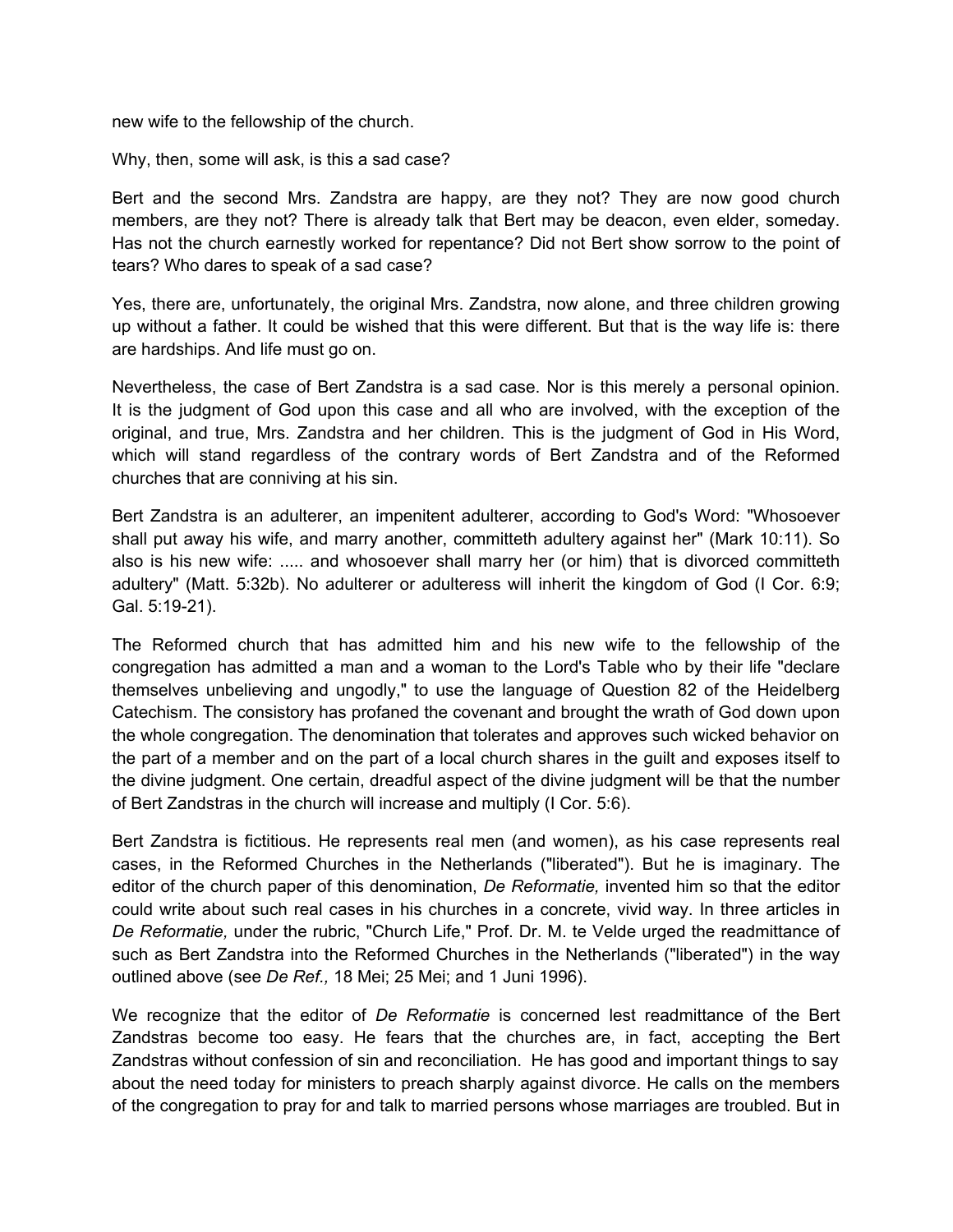the end, he and his churches take Bert Zandstra back, remarried.

This is a sad case.

It is a sad case, first, because of the nature of the sin. Divorcing his wife and abandoning his children, the adulterer broke the vow that he made to God at his marriage and the vow, thrice repeated, that he made to God at the baptism of his children. Divorcing his wife, he not only cruelly injures her but also likely causes her to commit adultery, and perish everlastingly, as Christ teaches in Matthew 5:32. For now it is likely that she will remarry, "and whosoever shall marry her that is divorced committeth adultery." He himself tramples upon that ordinance of God that is fundamental both to society and to the church and that has the glorious significance that it symbolizes the covenant of God with His people in Christ (Ezek. 16; Eph. 5:22ff.). He dishonors God, and he hates his nearest neighbors, his own wife and children.

It is a sad case, second, because of the faulty handling of the case, church politically. Bert Zandstra is allowed to seek readmission to the denomination in another congregation (hypothetically, Boshuizen) than the congregation that he left (hypothetically, Hoogbergen). This is permitted by the church, even though he lives only 60 miles from the church that he left. But there in Hoogbergen are the elders who knew his case well and who worked with him when he fell into sin. There is the body of Christ that he offended and then forsook. The autonomy of the local church and, with this, the Dordt church order's prohibition against one church's lording it over another church demand that a penitent Zandstra betake himself to the church which he left, when he seeks readmission.

It is a sad case, third, because the gospel-grace of repentance is corrupted both by Bert Zandstra and by the Reformed Churches in the Netherlands ("liberated"). Repentance is not mere acknowledgment, under pressure, that one has sinned, not even when the confession is made public. Nor is repentance a mere feeling of sorrow, not even when this feeling produces a few tears.

After all, even Bert Zandstra, before he falls pleasurably off to sleep in the arms of his young wife, must have a fleeting thought of the real Mrs. Zandstra, crying alone in her bed, as well as of three little children without a father.

Repentance is heartfelt sorrow over one's sin against God that turns in abhorrence from that sin. The penitent sinner turns from his sin to God, not only as one seeking forgiveness but also as one fleeing his sin, resolved to live now according to the will of God (Heid. Cat., L.D. 33).

The repentance of a man who says, "I am sorry," while living deliberately and contentedly in his sin is hypocrisy. It is disgusting to God. It meets with no forgiveness from Him, regardless what a church may say.

Let Bert Zandstra bring forth works worthy of repentance. These works are not that he lives faithfully with his new wife. These works are that he stop committing adultery with a woman who is not his lawful wife in the sight of God. The church must not brush this off by saying that once the man has remarried "the way of return to the first marriage has been cut off." Perhaps this is so. But the way of breaking with his adulterous marriage has not been cut off. The church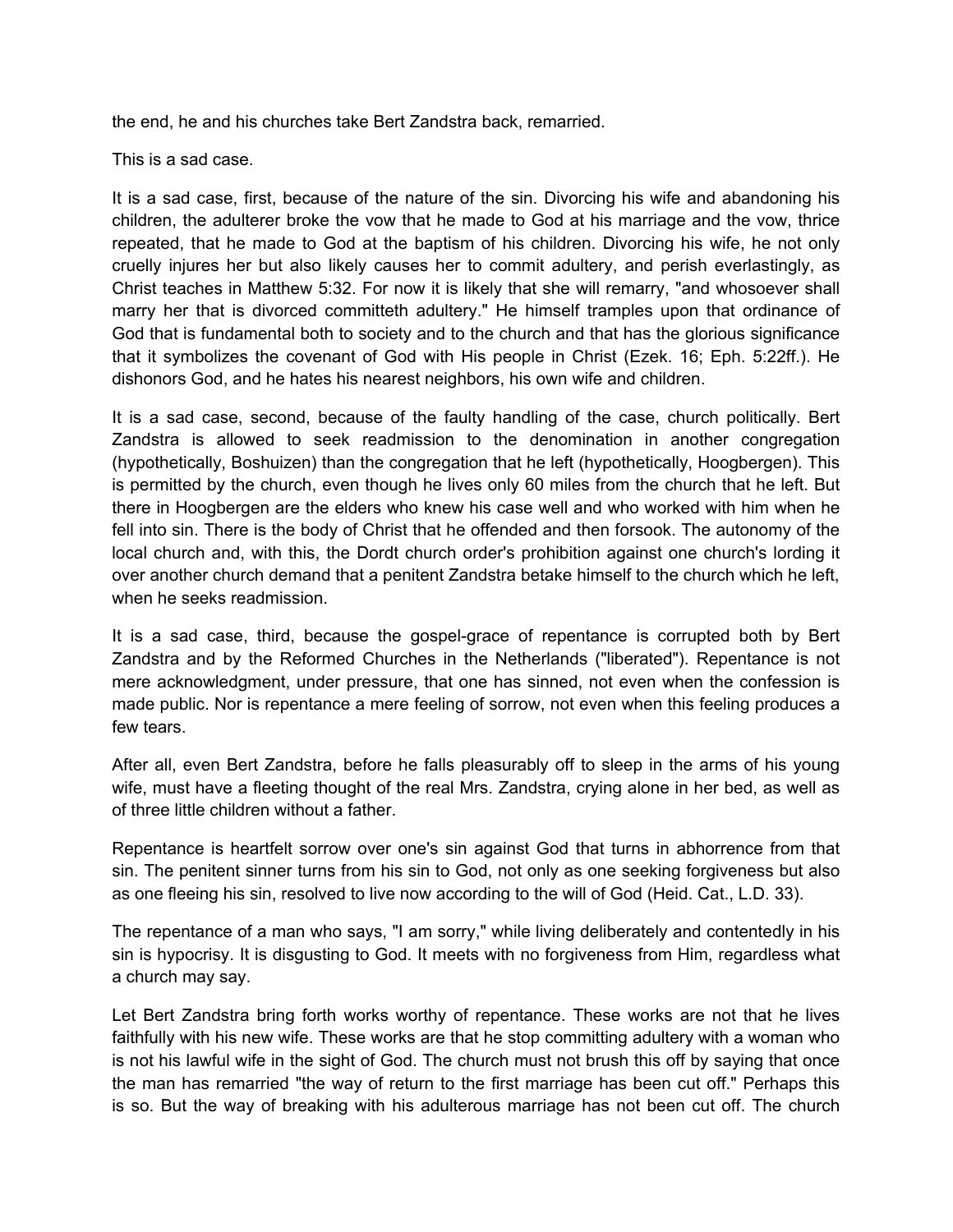faithful to the Word of Jesus Christ will say to Bert Zandstra, "Are you truly repentant? Do you now indeed know your despicable sin against God, your wife, your children, and the woman to whom you are now married? Then you will no longer live with your new wife. This is part of genuine repentance, and the proof of the reality of it."

The gospel is at stake here: the free grace of God in Jesus Christ that forgives sins and reconciles the sinner to God and the church is a grace bestowed and received only in the way of repentance. And repentance is such a sorrow over sin as breaks with the sin. Therefore, salvation is also at stake here. Bert Zandstra goes to hell, as does his new wife. Only now he goes merrily to hell, supposing that all is well with his soul. The Reformed church is responsible.

How frivolous Zandstra's repentance really is comes out in his behavior toward his real wife and children. The church permits him to write his wife a letter confessing his sin against her. From 60 miles away, he writes her a letter! One imagines the letter:

#### *Dear Mrs. Bert Zandstra,*

*This is to inform you that I am sorry that I sinned against you. Please forgive me. Tell the children that I am sorry.*

*Yours faithfully, Bert*

Were such a man sorry, truly sorry by the grace worked by the Spirit of Christ, he would crawl from Boshuizen to Hoogbergen on his hands and knees. He would confess to his wife and children to their faces in tears. He would assure them that he now finds it absolutely impossible to live with the other woman, as impossible as Christ finds it to live with another than His church. And he would plead with his wife to have him back, if she possibly could.

If the man sends a letter, his wife should throw it in the wastebasket unopened.

It is a sad case, fourth, because it shows that the Reformed Churches in the Netherlands ("liberated") have caved in to the world. They have caved in to the world, not in some incidental matter but in the fundamental matter of marriage. Marriage is basic to God's continuing His covenant in the line of the generations of His chosen people. Marriage is the earthly symbol of God's covenant with His people in Christ. The articles in *De Reformatie* make clear that the occasion for procedures to accept the Bert Zandstras and their new wives is an "epidemic" of divorces and remarriages in the churches. The churches become worldly. They cannot withstand the pressure of the godless, adulterous, faithless world. It is not so much that wicked members divorce and remarry as it is that the churches make their peace with the sin. They permit Bert Zandstra and his new wife to sit at the Lord's Table. This is shame to the church. This is scandal to the saints. This is dishonor to God and His Christ.

If this is happening in the Reformed Churches in the Netherlands ("liberated"), it is happening also in most of the other Reformed churches in the Netherlands.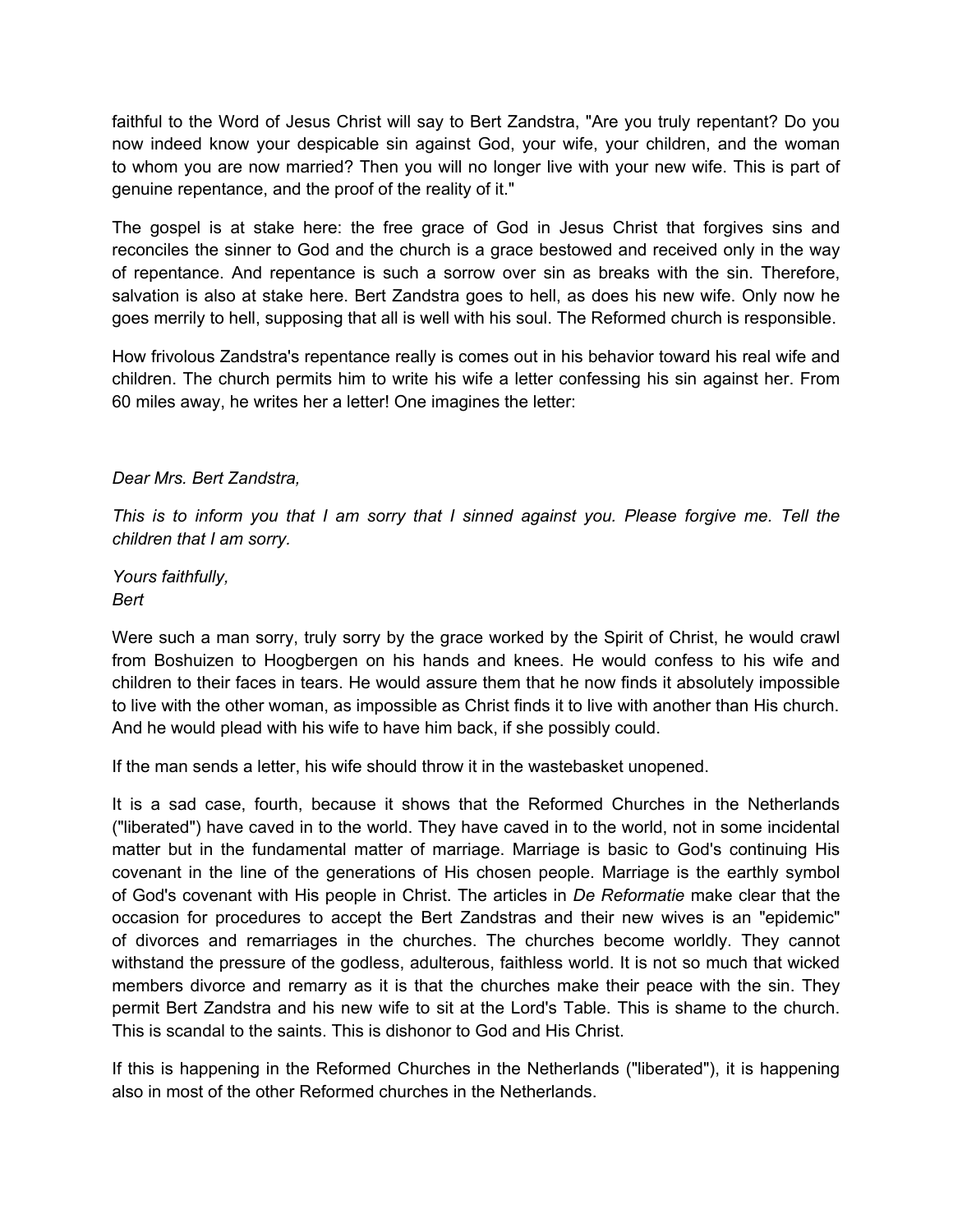It is happening in the conservative Reformed and Presbyterian churches in the United States as well.

For the case of Bert Zandstra is sad, fifth, in that it shows the bitter fruit of the erroneous conception of marriage that has prevailed generally in the Reformed churches. This is the view of marriage as a contract that sin and sinners can break. Until recently, sounder Reformed and Presbyterian churches have restricted the right of divorce and remarriage to the "innocent party," that is, the husband or wife whose mate has committed adultery. The churches have forbidden remarriage to the guilty party. They have not allowed the Bert Zandstras membership in their fellowship.

Now the churches approve the remarriage of the *guilty* party. Church membership is open to them. Men and women may divorce and remarry for any reason and be received as members in good standing in the congregations. This is actually what is going on in many, if not most, of the churches that loudly proclaim their conservatism. Many in our country do not write this for the public. They are not honest, as is the editor of *De Reformatie.* In their public utterances, they insist that only the "innocent" or "deserted" party may remarry. In the life of their churches, guilty parties -- the Bert Zandstras -- are received with their new mates. In this country too, it is now an epidemic.

This is what it comes to, when the church does not confess and practice the lifelong, unbreakable bond of marriage.

The sad case of Bert Zandstra.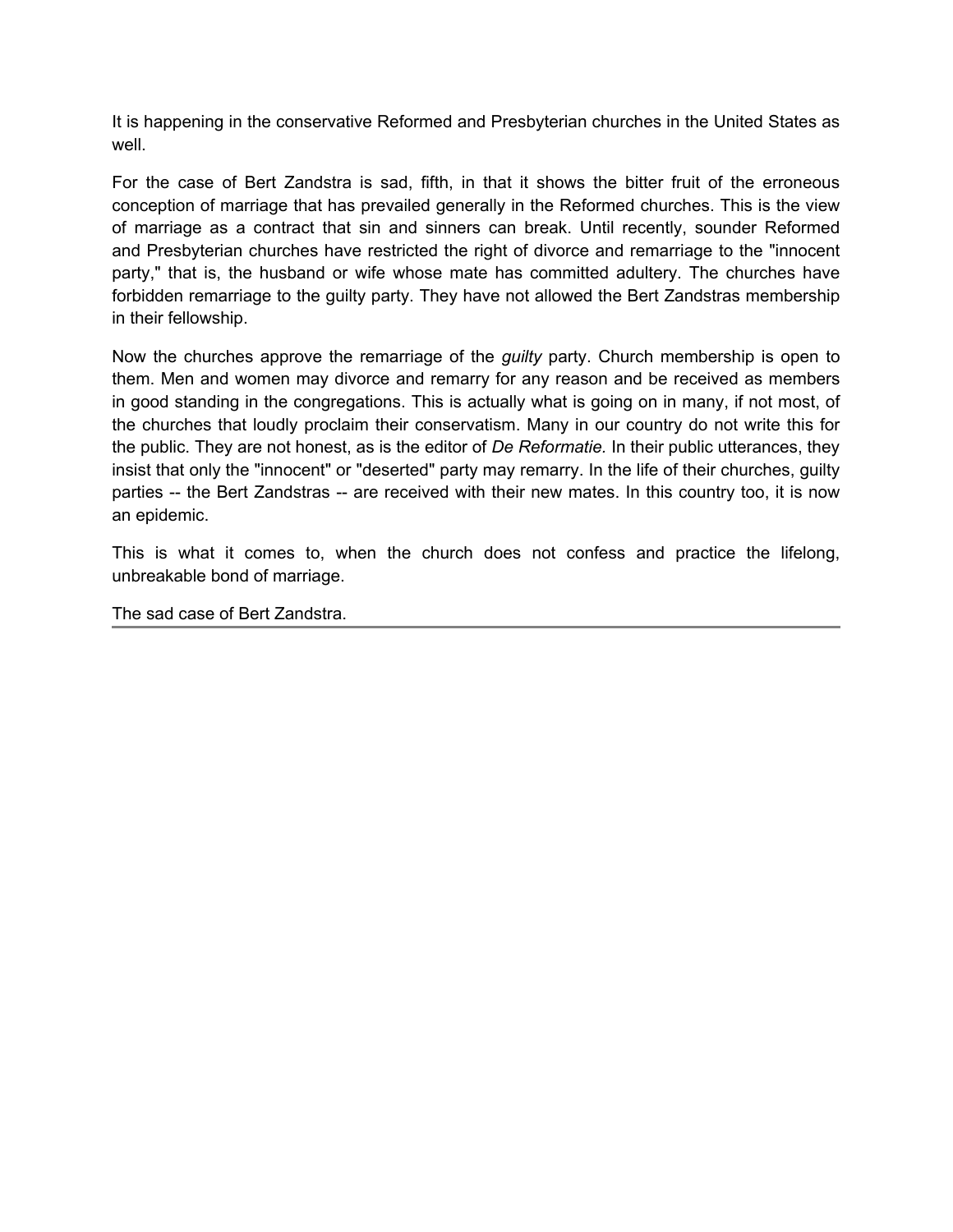### **Chapter 2 The Scandal and Silence**

<span id="page-6-0"></span>*The* ethical scandal in evangelical and Reformed churches today is unbiblical divorce and the remarriage that almost certainly follows. By "scandal," I do not only mean iniquitous conduct that blatantly violates the clear command of Holy Scripture. But I refer to behavior that gives occasion to the ungodly to mock and reject the gospel and that causes many to stumble into sin and perish everlastingly. It is scandal such as Jesus had in mind in Matthew 18:6: "But whoso shall offend (Greek: scandalize) one of these little ones which believe in me, it were better for him that a millstone were hanged about his neck, and that he were drowned in the depth of the sea."

This warning is especially fitting regarding the scandal of divorce and remarriage, for innumerable children of professing Christians are the spiritual casualties of this sin.

#### **An Eerie Silence**

About this scandal, there is almost total silence in the evangelical, Presbyterian, and Reformed churches. In view of the prevalence and destructive power of the evil and in view of the importance of marriage and the family for both state and church, the silence is eerie.

The world of North America maintains similar silence about the same evil. Divorce and remarriage are rampant. The consequences for nations and society are disastrous, particularly the ruin of the children, surely a nation's most valuable resource. Divorce (with remarriage squarely in view) is the main social evil in the United States. Not racism! Not sexism! Not poverty! Not the environment! But divorce! The destruction of marriage and, with it, the destruction of the home and family! By the institution of God at creation, the family is fundamental to human life on earth, and marriage is basic to the family (Gen. 1, 2).

Of late, a few officials in government acknowledge the problem. They propose remedies. One is that the state frown on "no-fault" divorce. Another is that those who intend to marry be encouraged to opt for a special, lifelong "covenant" of marriage (as though every man and woman who marry are not, in fact, bound to a lifelong marriage-covenant by virtue of God's institution itself).

For the most part, however, the social reformers and the vocal advocates of "family values" have nothing to say about divorce and remarriage. The reason is that the evil is widespread and entrenched. Condemnation of divorce and remarriage would be unpopular. It would lose votes for the party and the candidate. Besides, many of the social reformers, advocates of "family values," and politicians are themselves divorced and remarried.

Unbelieving teacher and educational critic, Allan Bloom, called the attention of North America to society's strange silence on divorce in his bestseller, *The Closing of the American Mind* (Simon and Schuster, 1987). Lamenting the harmful effects that the divorce of their parents have on the bright young people who attend the University of Chicago, the University of Chicago professor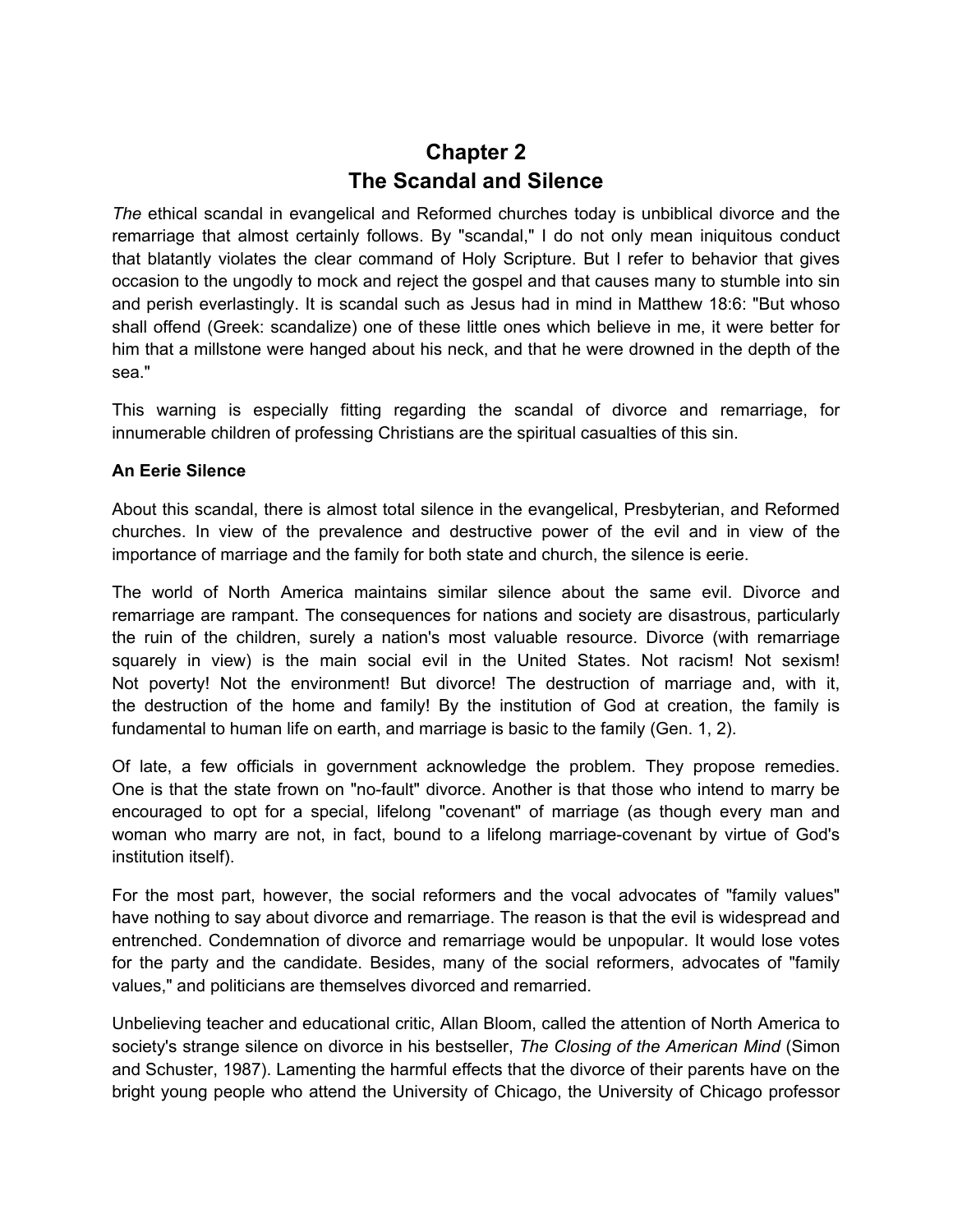wrote:

*Of course, many families are unhappy. But that is irrelevant. The important lesson that the family taught was the existence of the only unbreakable bond, for better or for worse, between human beings. The decomposition of this bond is surely America's most urgent social problem. But nobody even tries to do anything about it. The tide seems to be irresistible. Among the many items on the agenda of those promoting America's moral regeneration, I never find marriage and divorce (p. 119).*

The silence of the foolish world may be understandable. But have the churches nothing to say? Have evangelical and Reformed churches nothing to say about wickedness that dishonors the God who is faithful in His covenant with His people and that devastates the lives of professing Christians and their children, not to speak of the disordering of life in society?

The churches keep a shrewd silence because of the prevalence of divorce and remarriage among their own membership. The rate of divorce and remarriage in evangelical churches, we are told, is at least as high as in the world of the openly ungodly.

Leaders in the "mainline," that is, apostate, churches admit their craven silence. In an interview published in the August 11, 1997 issue of *Christianity Today,* Roberta Hestenes of the Presbyterian Church in the USA said:

*To say in our church today that divorce is wrong is extremely difficult because we are morally compromised since so many are divorced We are experiencing the psychological captivity of the church-the feel-good, therapeutic culture has become the operating theology of the church.*

William H. Willimon of the United Methodist Church agreed:

*A number of Methodist bishops are divorced and remarried; so when asked about that issue, I have to say, somewhat cynically, "When you're trying to attract the affluent upper- middle class, it's tough to take a stand on that particular issue" (p. 17).*

The evangelicals, Reformed, and Presbyterians are equally silent, and for the same reason. The periodicals never mention divorce and remarriage. Books that expose and condemn the evil are rare, extremely rare. The preaching studiously avoids it. It was an open secret at the meeting of the International Council on Biblical Inerrancy in Chicago in 1986 that the attempt to address the evil of divorce and remarriage with a strong, biblical statement was scuttled in the back rooms of power by the prominent pastors whose large evangelical churches are full of divorced (and divorcing!) and remarried (and remarrying!) members. This was the meeting of ICBI that was to apply inerrancy to life. So much for application! So much for inerrancy! So much for life!

That which claims to be the church of Jesus Christ in the world cannot defend the basic ordinance of God for human life. It is unable to condemn infidelity to the most basic and sacred of all human relationships. It cannot find in itself to require of those who profess Christianity that they keep their marriage vows. It silently tolerates the same treachery and unfaithfulness that characterize those who do not know the Lord.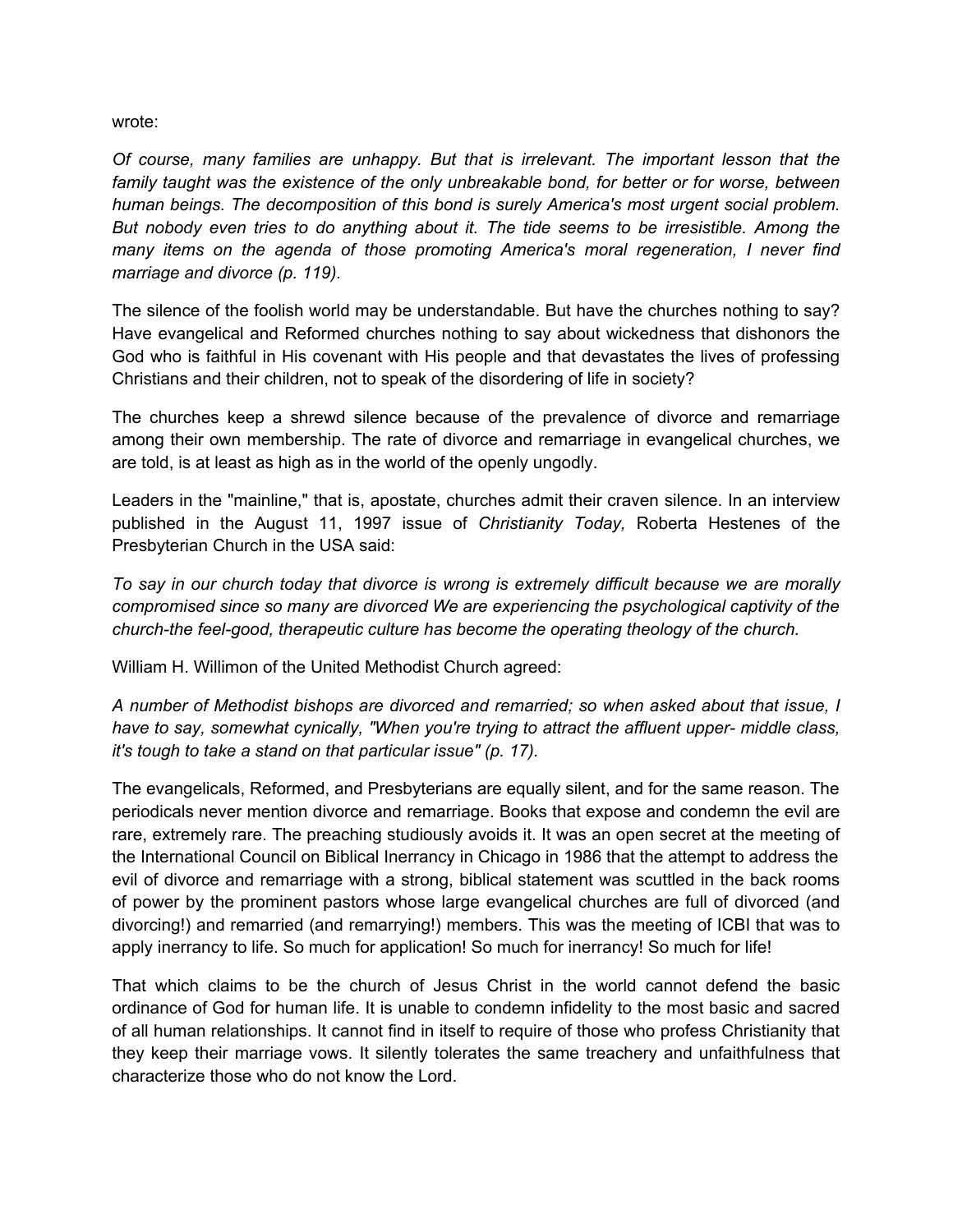This scandalous silence concerning the ethical scandal of our time renders the loud outcries of these same churches against abortion hypocritical. The murder of unborn babies is the world's problem, not the church's. The destruction of multitudes of children of professing Christians by divorce is the church's problem. About this, the churches are silent.

#### **The Speaking of Scripture**

How different from the prophet of Jehovah. In a covenant community in which many, including powerful church leaders, were divorcing and remarrying, Malachi spoke out uncompromisingly. Jehovah hates divorce (Mal. 2:16). The one who thus deals treacherously against the wife of his covenant will be excommunicated by Jehovah Himself from His fellowship (Mal. 2:12). Where divorce and remarriage go on and are tolerated, all worship of Jehovah is placed under divine interdict (Mal. 2:13).

How different the silence of the churches from Christ Jesus Himself In an ecclesiastical climate that permitted divorce, with a remarriage to follow, for any cause, Jesus upheld the divine will and ordinance, that marriage is a one-flesh bond for life made between the two who marry by the Creator Himself. He prohibited divorce. The one exception is the fornication of one's mate. Even in this case, remarriage is forbidden. Jesus upheld marriage and prohibited divorce in the very faces of the religious leaders who were responsible for the marital laxity in Israel (Matt. 19:3-9).

How different from the apostle of Christ. In a world as licentious as our own, he boldly proclaimed the gospel of marriage as a bond that is broken only by death (I Cor. 7:39). He commanded Christians not to divorce or leave their mates. He dared to require that a woman who did leave her husband, evidently because of his fornication, must "remain unmarried, or be reconciled to her husband" (I Cor. 7:10, 11).

This was Christianity with steel in its backbone. This was Christianity that did not abjectly conform to the world, but that courageously confronted the world with a message that both condemned the world with its ways and created in the midst of the world, in the elect called out of it, a new life of truth, fidelity, and chastity. For the Christianity of I Corinthians 6-7 was the gospel of God, zealous for the glory of God rather than for the attracting and stroking of selfindulgent church members.

Today, the churches say nothing.

There is a deep, deliberate silence about the ethical scandal.

Not only do the churches say nothing against the iniquity, but they also are quick to speak out in defense of divorce and remarriage when a lonely voice makes itself heard condemning the evil. With the rare exception, the books and other writings on divorce and remarriage that do appear in evangelical and Reformed circles have as one of their chief purposes, if not their chief purpose, to justify divorce and remarriage against the objector.

Officebearers and teachers are silent.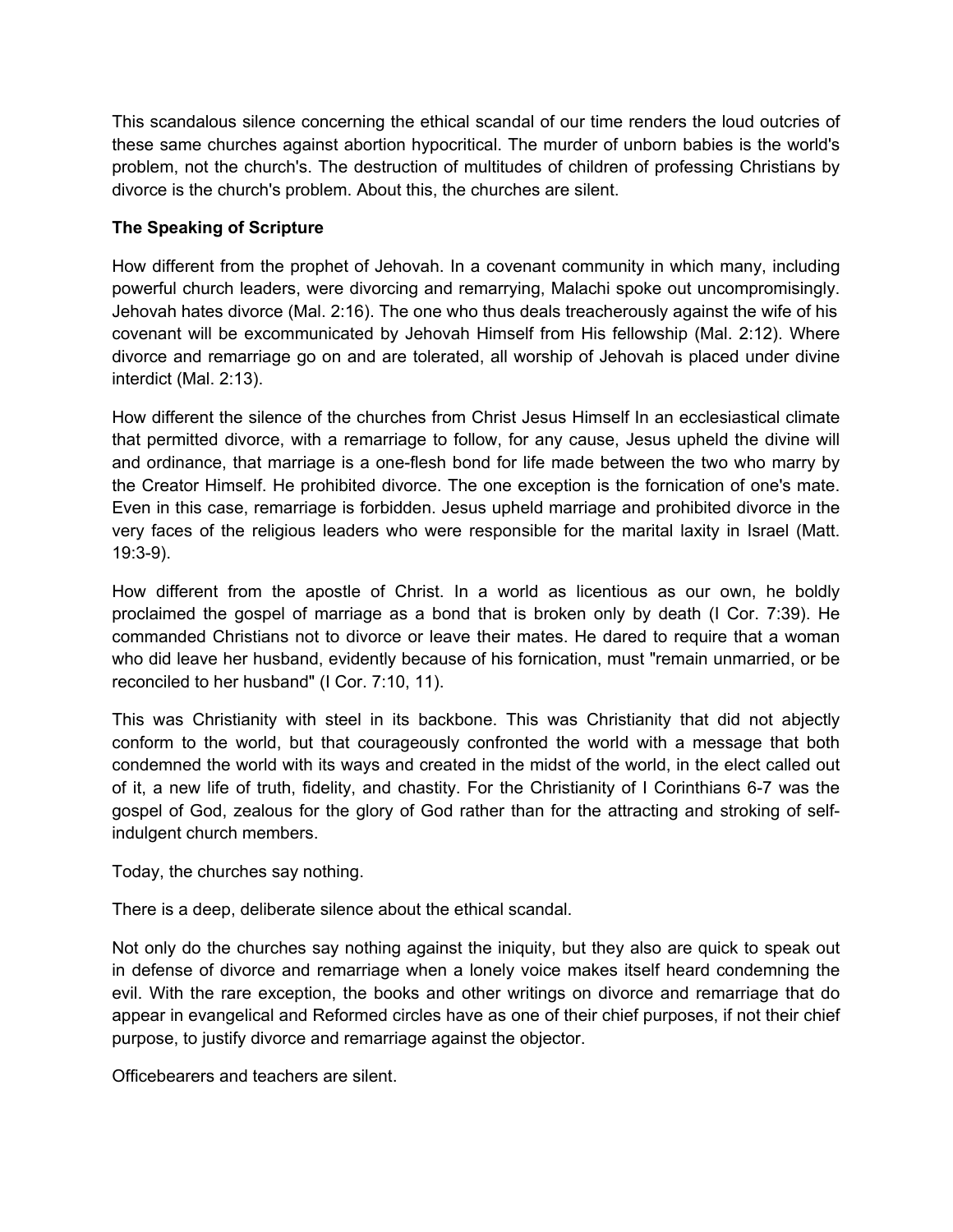#### Where are the people?

Now and again, a cry is heard from the people of God, lamenting the misery to which the corruption of marriage by the churches exposes the people. For it must not be supposed that playing fast and loose with marriage is an act of love that promotes true happiness among the saints. Rather, it inflicts unspeakable agony on husbands, wives, children, grandchildren, parents, brothers, sisters, friends, and the whole congregation. Nor is the agony limited to the time of the offense. It perpetuates itself from generation to generation. Unforgettable was the haunting plea that was voiced once in the Christian Reformed *Banner:*

*What had once been the high point of our family experience for the year (the family Christmas party) we now ritually observe, a hollow shell, a ghost-like mockery of what once was and what might still be except for divorce.... The divorced member of the family and his new wife will be absent from our party, knowing that if they do attend other members will not. The divorced wife and her children will be absent because they feel the dissension within the family and would rather be missed than face the antagonism.... In somewhat more than a week I will return to face five classes of students a day in a Christian school. Each class contains students who are the sad, living testimonies to the "happiness" which results from divorce and/or remarriages.... I have seen students face the prospects of long illnesses and even death ... with less pain and anxiety than those facing the breakup of what had seemed a secure home. Oh, the hurt in their eyes! ... Convince me, if you can, that those who, in the name of love, smash to bits the happiness of father, mother, sister, brother, child, pastor, and church are keeping the law of love! Convince me that a denomination which baptizes such actions by silence or by a subdued reprimand is acting out of love! ('Where are We? Where are We Going?" Banner, Dec. 9, 1977, pp. 18, 19)*

There was never an answer -- not by the editor in that issue of the magazine and not by the church in her synodical decisions. It was too late. The tide of divorce and remarriage had already rolled over the church, and the church herself, under pressure from some of the people, had breached the dike by her official decisions.

Only silence.

What of us, the Protestant Reformed Churches?

In the goodness of God, we have the biblical message of marriage, to the great blessing of our churches and families. This is the message of marriage as a bond between one man and one woman for life in reflection of the unbreakable covenant between God and the elect church in Jesus Christ. Such is the teaching of our ministers, the discipline of our elders, and the lives of our members that we are able to speak out, with the voice of the prophet, of Christ, and of the apostle, against the wickedness of divorce and remarriage.

Are we thankful? Are we determined to hold the message and maintain the testimony? Members as well as ministers? At all cost?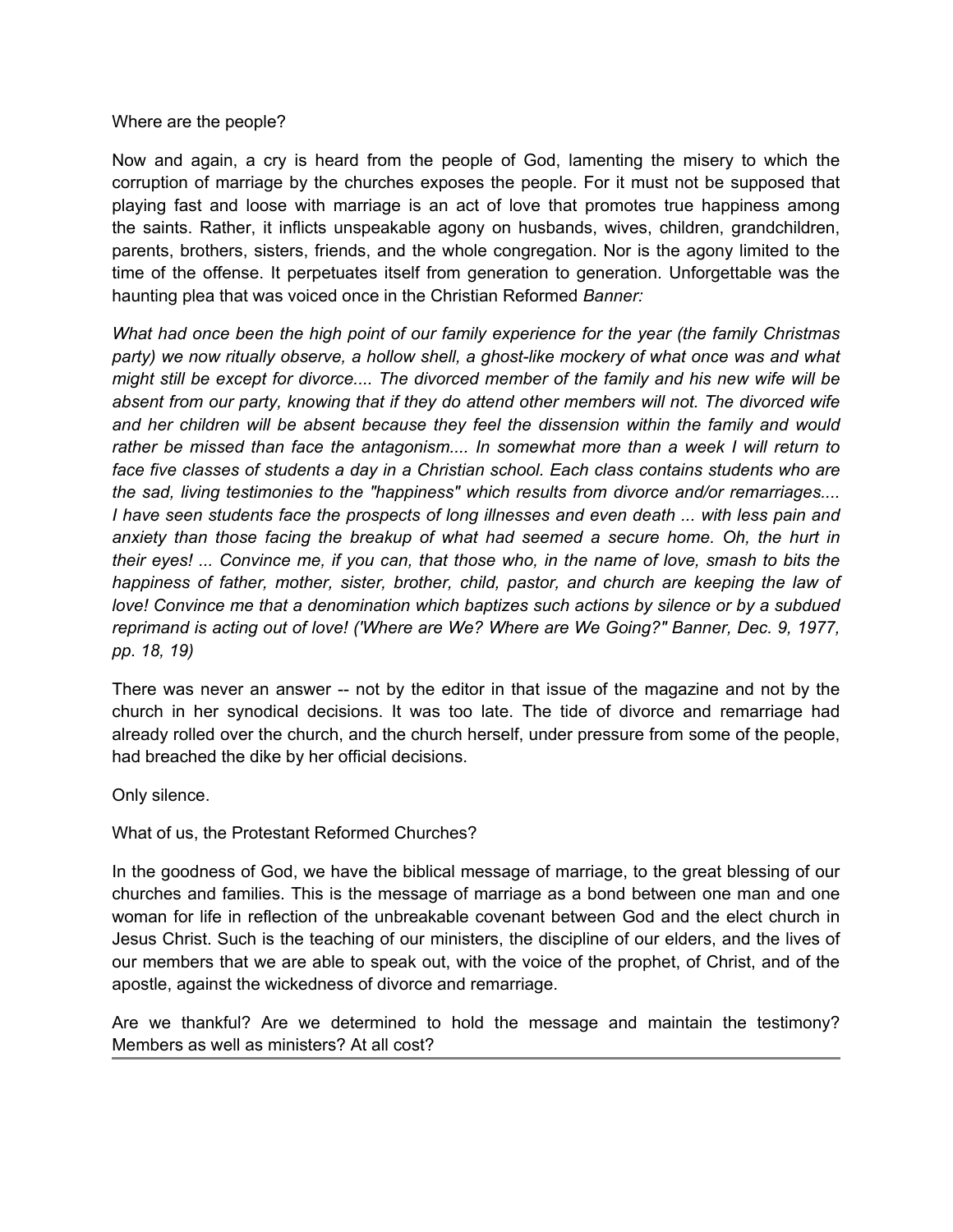### **Chapter 3 The Hillsdale Scandal**

<span id="page-10-0"></span>In the fall of 1999, shocking events at Hillsdale College, a small but renowned college in Michigan, rocked the conservative community in North America. The president's daughter-in-law committed suicide. Her husband informed the public that just before she killed herself she had confessed to adultery with her father-in-law over a period of some nineteen years. She made the confession in the presence of the father-in-law. The board of trustees of the college quickly arranged the president's early retirement and appointed a high-powered committee to find a successor. The committee included famous and influential conservatives William J. Bennett, author of *The Book of Virtues,* and William F. Buckley Jr., editor of *National Review.*

Hillsdale College came into national prominence over the past thirty years because of its resistance to the encroachments by the federal government. This entailed the college's refusal of federal subsidies and grants. To compensate, the college needed hundreds of millions of dollars from rich donors who share the conservative political, economic, and moral views of the college. The recently retired president raised these millions.

Both the college and its president were well-known and highly regarded for their aggressive advocacy of moral rectitude in our decadent society. Parents thankfully gave their young people; the wealthy gladly gave their money.

The suicide of the president's daughter-in-law, the report by her husband of her admission of adultery with the president, her father-in-law, and the quick retirement of the president by the board of trustees (with a retirement package of between two and four million dollars) have shaken that bastion of conservatism to its foundations.

The national media reported the Hillsdale happenings as a scandal.

But the governing board and administration of the college deny the charge. Nothing can be proved. The president denies adultery with his daughter-in-law, and the daughter-in-law is dead. Nor does the board acknowledge any cover-up. They acted responsibly, they insist, retiring the president only because the unfortunate events have made it impossible for him to continue.

William F. Buckley Jr. backs the board. In an article in the December 20, 1999 issue of his *National Review,* Buckley argued that grounds are lacking for judging the former president of the college guilty without reasonable doubt. In addition, the board of trustees did what was best for Hillsdale.

In its February 5, 2000 issue, *World* magazine, the Christian answer to *Time, Newsweek, and U. S. News & World Report,* published the sober results of its own investigation of the events at Hillsdale. The title of the article is "The Truth is Buried." *World* concludes that no scandal can be confirmed. No one can prove that the president of Hillsdale college fornicated with his daughterin-law over many years. Nor can any cover-up by the Hillsdale board and administration be substantiated.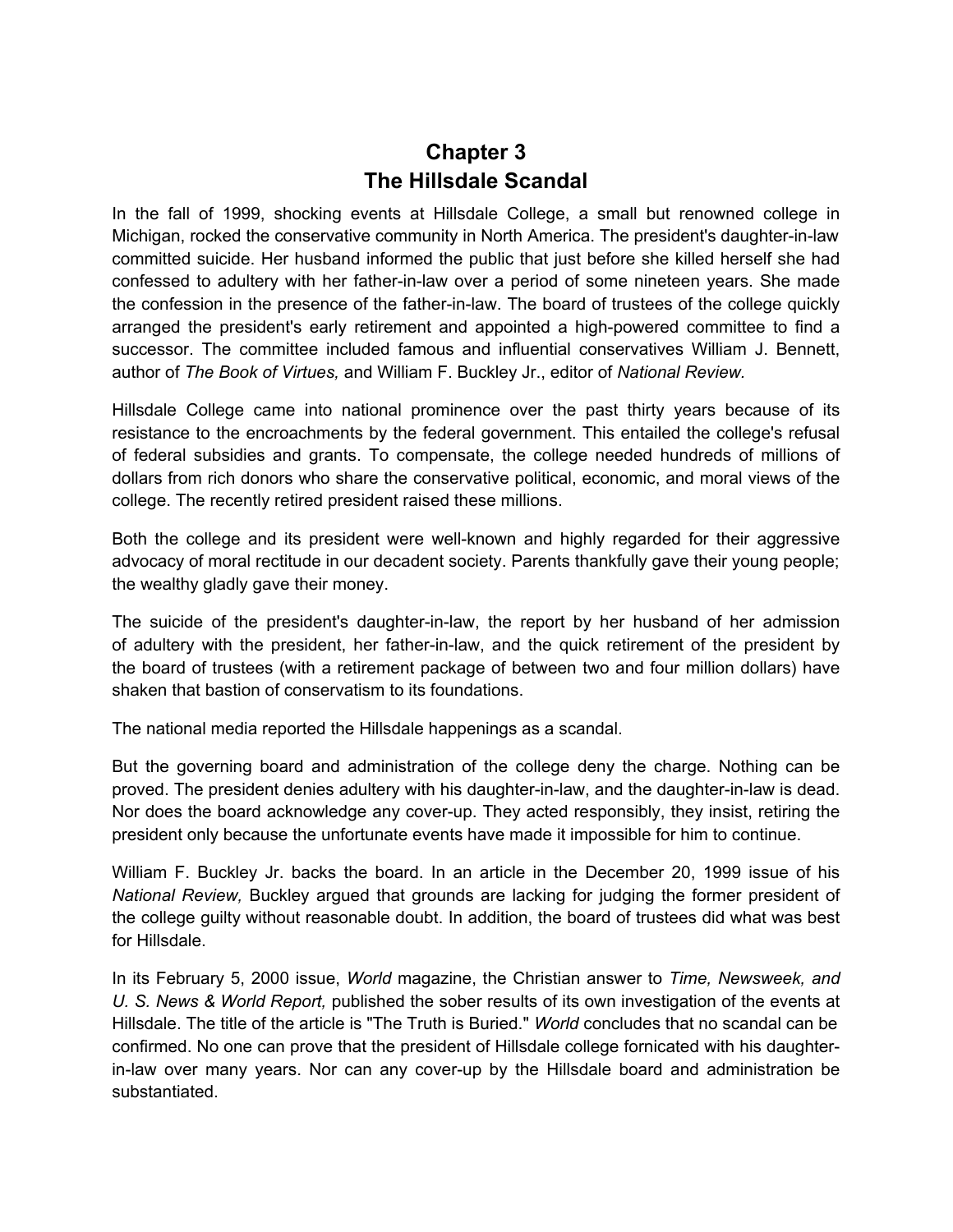People may suspect. The media may play up the suggestive circumstances. But even colleges and their presidents must be presumed innocent until proved guilty.

There was no Hillsdale *scandal,* but only a Hillsdale *tragedy.*

Why then speak out on the Hillsdale scandal?

Because there is a Hillsdale *scandal.* It is a despicable, sexual iniquity committed by the college president, recently retired. The administration and board of the college connived at it, indeed approved and celebrated it. Vast and wide, the scandal implicates virtually the whole of political conservatism in North America, as it does almost all the supposedly conservative churches. The Hillsdale scandal is a fact. All acknowledge the fact, although none, from William J. Bennett to *World* magazine, recognizes the fact as scandalous.

Only, the scandal is not what is universally suggested and supposed. It is not that the president of a conservative college, avowed defender of moral rectitude in Western society and professing Christian, slept with his own son's wife on and off for nineteen years. Nor is it that the governors of the college looked through their fingers at this unseemly behavior, or even that they tried to cover up the wickedness when it came to light.

The scandal is that a few months before the suicide of his daughter-in-law and the report by her husband of her confession of incest, the president of Hillsdale College divorced his wife of fortyfour years and married another woman. He did this in a very public manner, the only manner in which one can divorce his wife and remarry. The college community, including its high-powered conservative backers, celebrated the remarriage with a very public banquet on the college campus. It is not at all impossible that William J. Bennett, author of *The Book of Virtues,* and William F. Buckley Jr., champion of the right, were among the celebrants.

Conservative Hillsdale College saw no scandal.

William J. Bennett did not decline to serve on the search committee for a new president on the ground that the board of trustees had attempted to cover up the former president's divorce and remarriage.

Bennett saw no scandal in the president's divorce and remarriage.

William F. Buckley Jr., who with his customary verve and logic argues that no scandal can be proved, obviously does not regard the divorce and remarriage as scandalous.

*World* magazine noted the divorce and remarriage in passing, as one might report that prior to the events that caught the nation's eye the college president had had an appendectomy. But the conclusion of its careful investigation is that there is no evidence of scandal at Hillsdale. *World*  is blind to the scandal of a conservative, professedly Christian, college president's divorcing his wife of forty-four years, the mother of his four children, and remarrying (within a few months).

What accounts for this scandalous failure to see the Hillsdale scandal?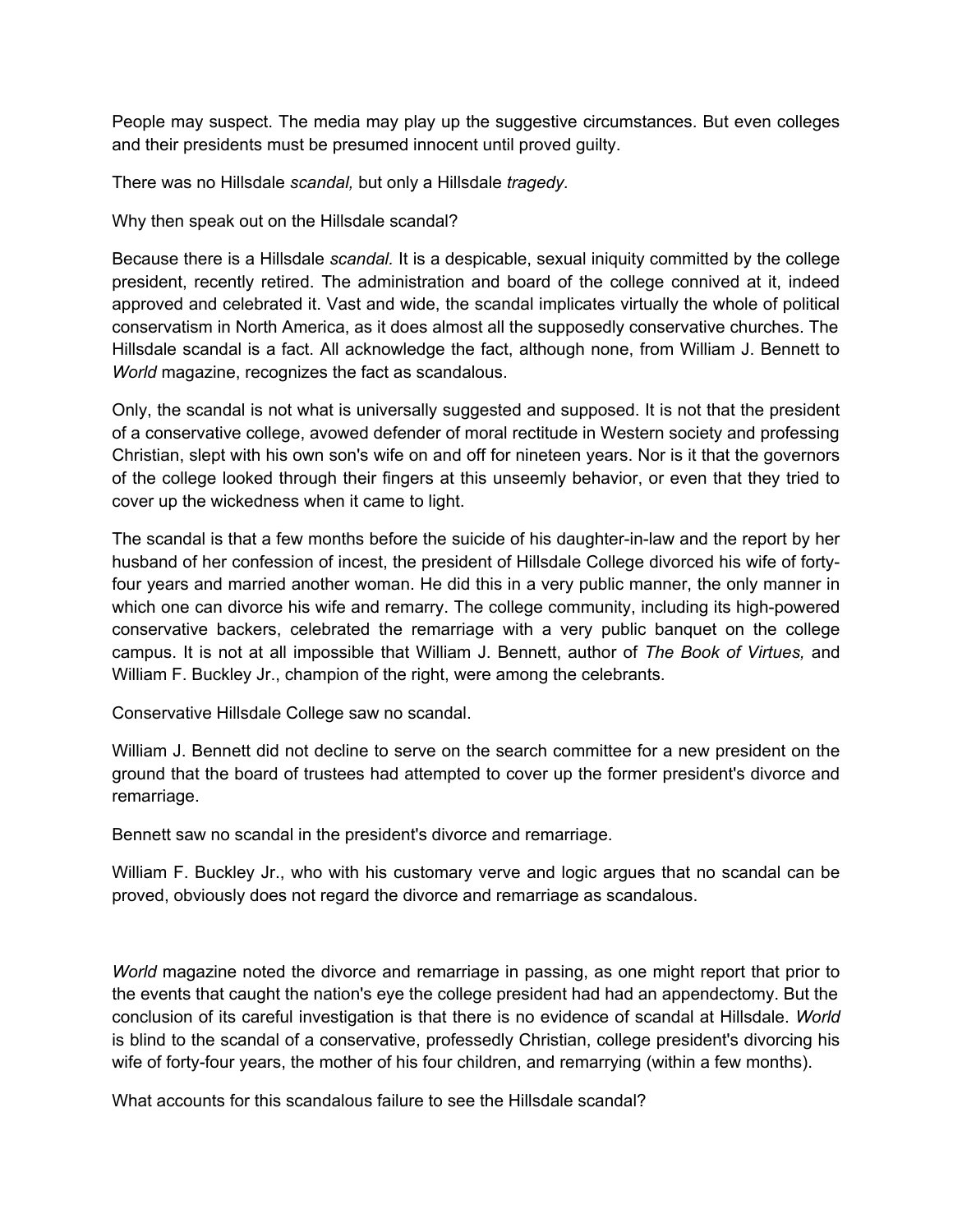One of two things, and possibly both.

All of these conservative persons and organizations have become so used to divorce and remarriage that they do not even notice the evil anymore. That a grandfather may have committed adultery with his daughter-in-law still gets their attention. That a grandfather divorces grandmother for another woman is not even noticed. Tolerance of wickedness soon results in blindness to it. American society has reached this point as regards abortion. It is well on the way to reaching this point with regard to homosexuality. It is long past this point with regard to divorce and remarriage. The Bible describes this spiritual condition as the searing of the conscience with a hot iron (I Tim. 4:2).

The other explanation is that all of the parties are themselves so compromised by unbiblical divorce and remarriage that they are unable to speak out against it. Their mouths are shut. The politically conservative galaxy in which Hillsdale College is a bright and shining star is as rife with divorce and remarriage as are the liberal circles that Hillsdale despises. The reputedly conservative churches to which the editors and writers of *World* belong are full of unbiblically divorced and remarried members. By this time the leaven of marital infidelity has leavened the whole lump of most evangelical, Presbyterian, and Reformed churches.

It is not surprising, then, that no one notices the scandal -- the real scandal -- at Hillsdale, even though it stares them in the face.

The Hillsdale scandal is a classic contemporary illustration and confirmation of the truth that *the*  ethical scandal both in our society and in the churches is unbiblical divorce and the remarriage that follows. And all are silent about the scandal. Especially the noisy reformers of society and church are silent about it.

The divorce and remarriage of the president of Hillsdale College is a scandal. It is gross public transgression of the seventh commandment of God's law: "Whosoever shall put away his wife, and marry another, committeth adultery against her" (Mark 10:11).

It disgraces him: "If any provide not for his own, and specially for those of his own house, he hath denied the faith, and is worse than an infidel" (I Tim. 5:8).

It disgraces Hillsdale College and the cause of conservatism that Hillsdale represents, not because it happened, but because the college did not swiftly and decisively expel its president when it happened.

Indeed, the college did not even recognize it as a scandal. It celebrated the remarriage.

The Hillsdale scandal -- the real and unquestioned Hillsdale scandal -- is not neatly confined to a small college in Michigan. It has spread to implicate in the iniquity and disgrace with the shame all who have judged the events at Hillsdale without noticing the scandal. Particularly is this true of those who have solemnly concluded that no scandal is proven or provable at Hillsdale. The Hillsdale scandal is the scandal of William J. Bennett, William F. Buckley Jr., and *World* magazine.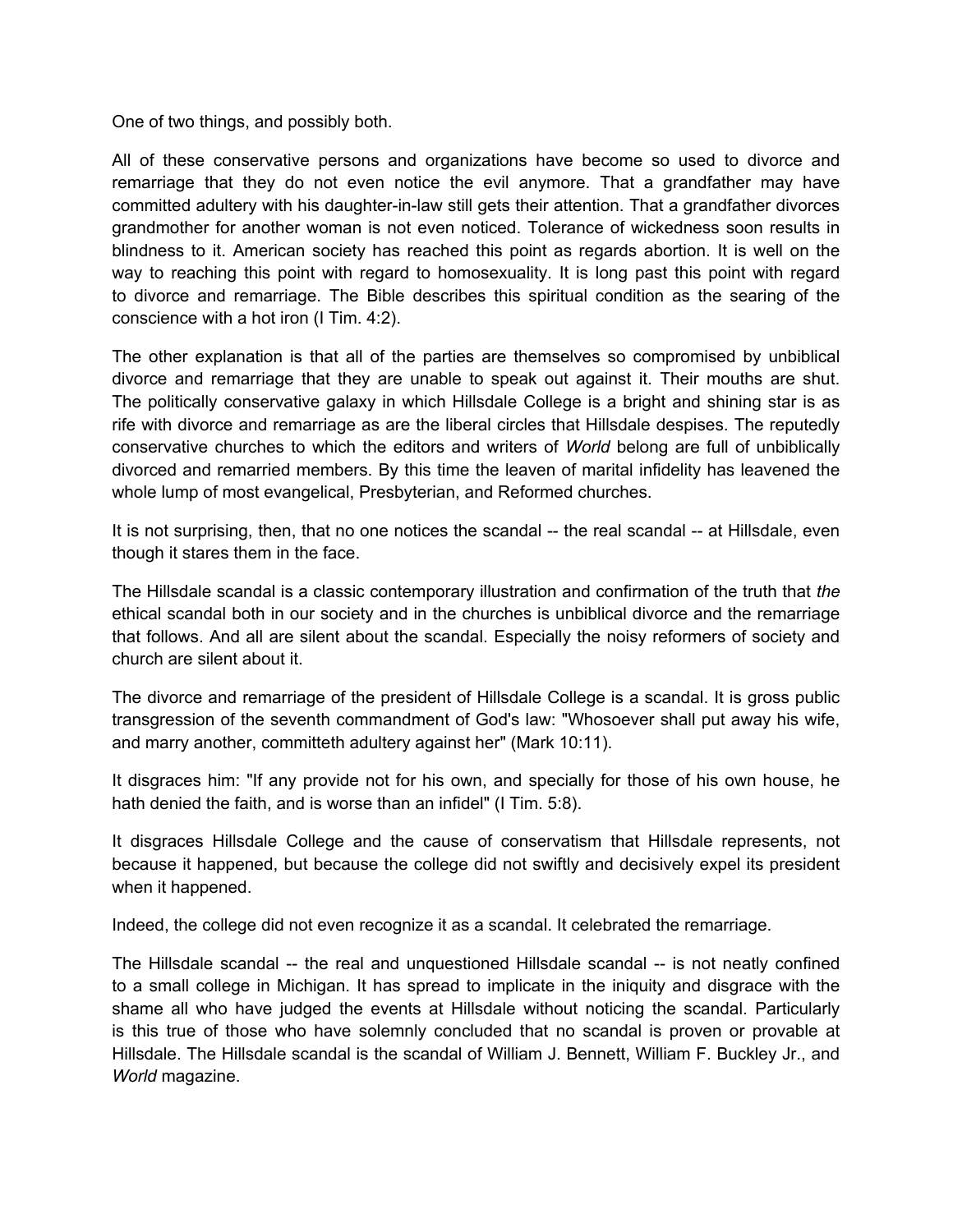No one should doubt whether the divorce and remarriage is the real scandal of Hillsdale. The cause of the sexual promiscuity and perversity that now deprave and destroy our nation and that defile the churches is the failure to honor marriage. If the former president of Hillsdale College did, in fact, commit adultery with his daughter-in-law, the greater evil, and the cause, was his unfaithfulness to his wife.

The irony of the Hillsdale scandal is that the college and its supporters are enthusiastic about "worldview." They war against the lawlessness of liberalism in society and call for conservatives, especially Christian conservatives, to promote a Christian "worldview" in North America. This is also the agenda of *World* magazine, which could not see any scandal at Hillsdale.

Any "Christian worldview" that has so little regard for marriage and the family that it is unable to notice the scandal of Hillsdale is unworthy of the name Christian. The efforts of such a "Christian worldview" to resist what Robert Bork has called the "slouching towards Gomorrah" of the United States and to advance the kingdom of Jesus Christ -- *the calling and privilege of every true child of God and especially every genuine Reformed Christian -- are futile.;* 

The triune God, Creator of the heaven and the earth, has made the family the fundamental institution of earthly life both in the nation and in the church.

The foundation of the family is marriage.

The destroyer is divorce and remarriage.

The scandal.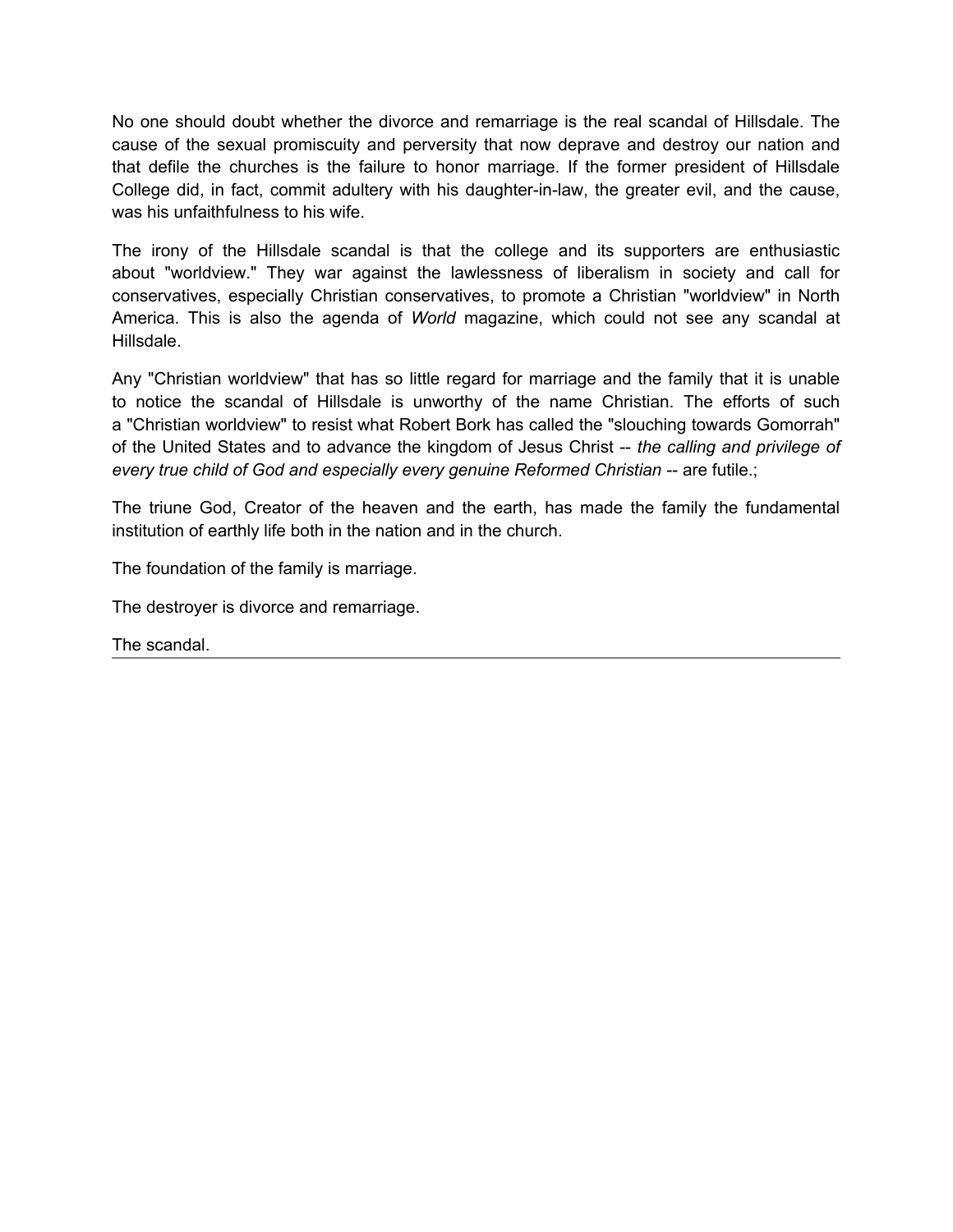### **Chapter 4 The Remarriage of the Guilty Party**

<span id="page-14-0"></span>Now the *guilty* party may remarry. The man or the woman who committed adultery against his wife or her husband, thus causing the divorce in his or her first marriage, is allowed to remarry and to be a member in good standing in the church. The churches that are now allowing this are evangelical, Reformed, and Presbyterian churches. They are evangelical, Reformed, and Presbyterian churches that have a reputation for conservatism and orthodoxy.

These churches approve the remarriage of the guilty party. In some cases, they may require confession of the adultery that broke up the first marriage. But they approve the remarriage of the guilty party. (It is not my concern here to examine the popular distinction between "innocent party" and "guilty party" in a divorce, whether this distinction is as valid in every instance as is often assumed.)

Approval of the remarriage of the guilty party has become common in the churches. The Christian Reformed Church synodically approved the remarriage of the guilty party in 1956. This is also the position, evidently, of those who recently seceded from the Christian Reformed Church, the United Reformed Churches. They lived peaceably with their church's decision for many years. Objection to the church's teaching and practice of marriage, divorce, and remarriage was not part of their reason for leaving. As is evident from "The Sad Case of Bert Zandstra", approval of the remarriage of the guilty party is now the policy and practice of the Reformed Churches in the Netherlands ("liberated").

How the remarriage of the guilty party is regarded in many conservative Presbyterian churches is fairly indicated in the writings of Jay E. Adams. In a book that is highly recommended in conservative Reformed and Presbyterian circles, *Marriage, Divorce, and Remarriage in the Bible* (Baker, 1980), this popular theologian and counselor teaches his readers that "remarriage, in general, is not only allowed but in some cases encouraged and commanded. It is looked upon favorably in the NT." To the question, "Who may remarry after divorce and under what conditions?" he answers, "All persons properly divorced may be remarried." "Properly divorced," however, does not mean for this influential marriage counselor those who are divorced on the one biblical ground, namely, the fomication of one's mate. Rather it means "those who are released without obligations." These include a professing Christian who has divorced his unbelieving wife in disobedience to the command of Paul in I Corinthians 7:12. Also the guilty party may be "properly divorced" so as to be free to remarry. "Remarriage after divorce is allowed in the Bible and ... the guilty party -- after forgiveness is free to remarry." It makes no difference whether the guilty party committed adultery, divorced, and remarried before or after his conversion (pp. 84-96).

The remarriage of the guilty party is approved in many churches that do not blow a trumpet before their practice. In their public utterances, they argue for the remarriage of the "innocent party." Probably, the minister refuses to officiate at the wedding of the remarriage of the guilty party, for the sake of appearance (mainly, his own appearance). But minister, consistory, and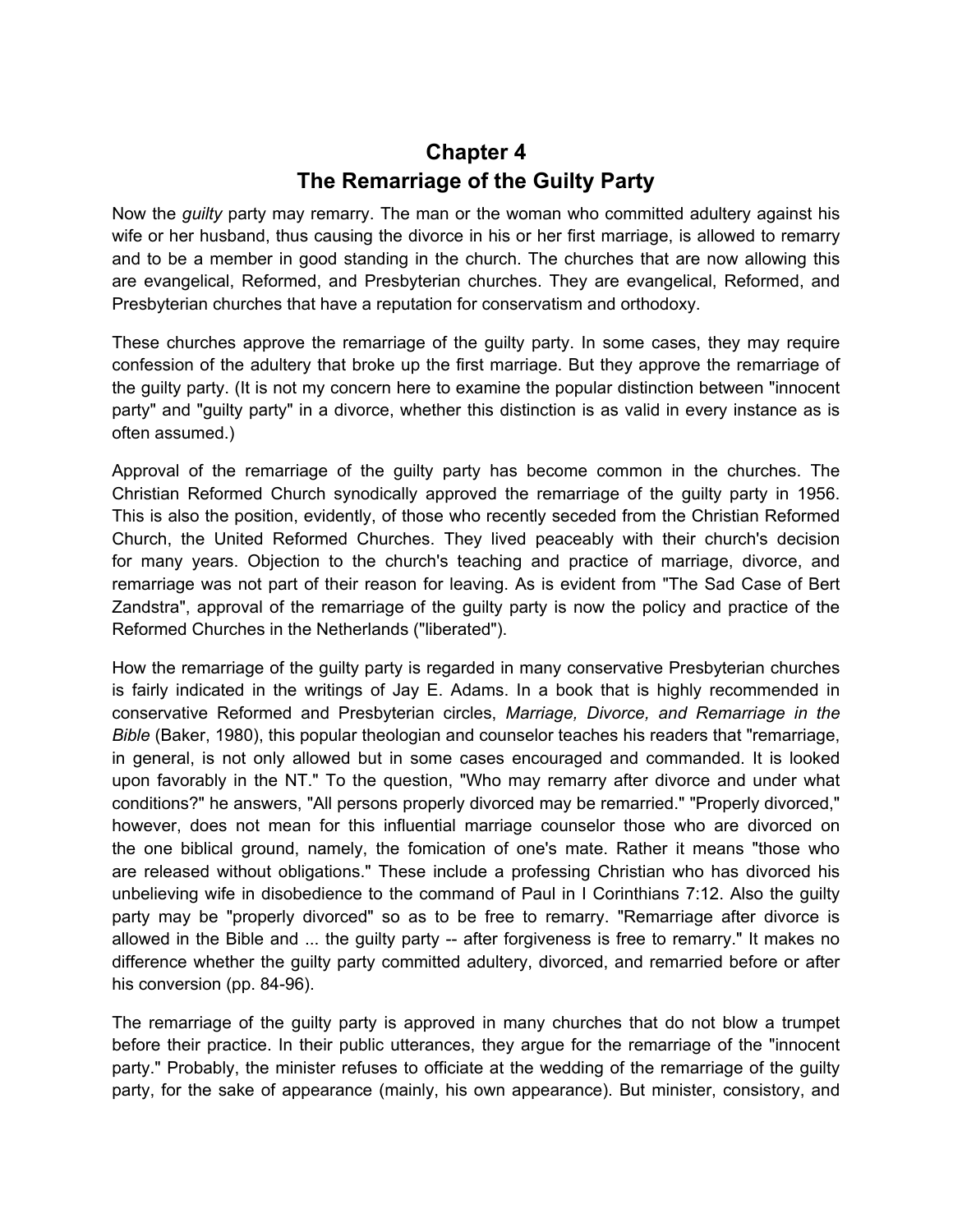congregation allow the remarried guilty party to remain, or become, a member of the church in good standing. They too approve the remarriage of the guilty party. I know whereof I speak.

#### **A Radical Change**

The approval in recent time of the remarriage of the guilty party by these conservative Reformed and Presbyterian churches is a radical change and a significant development. In the past, these churches have rigorously restricted the right of remarriage to the innocent party. They forbade the guilty party to remarry. They refused to allow the remarried guilty party membership in the church. Especially the Presbyterians extended the right of remarriage to the believer who is deserted by an unbelieving mate on account of the gospel, with mistaken appeal to I Corinthians 7:15, but they too disapproved the remarriage of the guilty party.

For many years, the Christian Reformed Church and other conservative churches criticized the stand of the Protestant Reformed Churches, that Holy Scripture forbids all remarriage after divorce. Their vociferous argument was that the innocent party may remarry. What their argument might be today, we do not know, for they have all fallen silent on the matter of divorce and remarriage. The churches do not like to speak on this subject. Whatever the argument might be, it is certainly no longer a defense of the remarriage of the innocent party. For they now approve the remarriage of the guilty party.

#### **Chickens Coming Home to Roost**

The radical change demonstrates that it is impossible for a church to restrict remarriage to the innocent party. Such is the pressure of the world, such is the force of the carnal element in the church, and such is the power of the sinful nature of the saints themselves that a church that opens the door "slightly" to the remarriage of the innocent party will eventually throw it open all the way to the remarriage of the guilty party. And if the guilty party may remarry, men and women divorced for any and every unbiblical reason, including burning the toast, are allowed to remarry.

But there is more to the recent development than this. In the approval of the remarriage of the guilty party the chickens are coming home to roost. The right of the remarriage of the guilty party was implied in the churches' approval of the remarriage of the innocent party. What we witness today is simply the logical, inevitable outcome of the approval of the remarriage of the innocent party. The evil tree now bears its evil fruit. And the fruit is exceeding bitter, both in the dishonoring of God and in the destruction of marriage, family, husbands, wives, children, grandparents, grandchildren, and others.

For consider: if the innocent party in a divorce has the right to remarry, the reason must be that the marriage bond has been dissolved. Obviously, one may not remarry, if he is still married to someone else. And this is exactly what the conservative churches have said in the past: the adultery of the guilty party dissolves the bond. But if the marriage bond is dissolved, it is dissolved, not only for the innocent party but also for the guilty party. This is in the nature of the case. A marriage cannot be dissolved for only one of the married companions. If the marriage has been dissolved, the guilty party has every right to remarry. He has as much right as does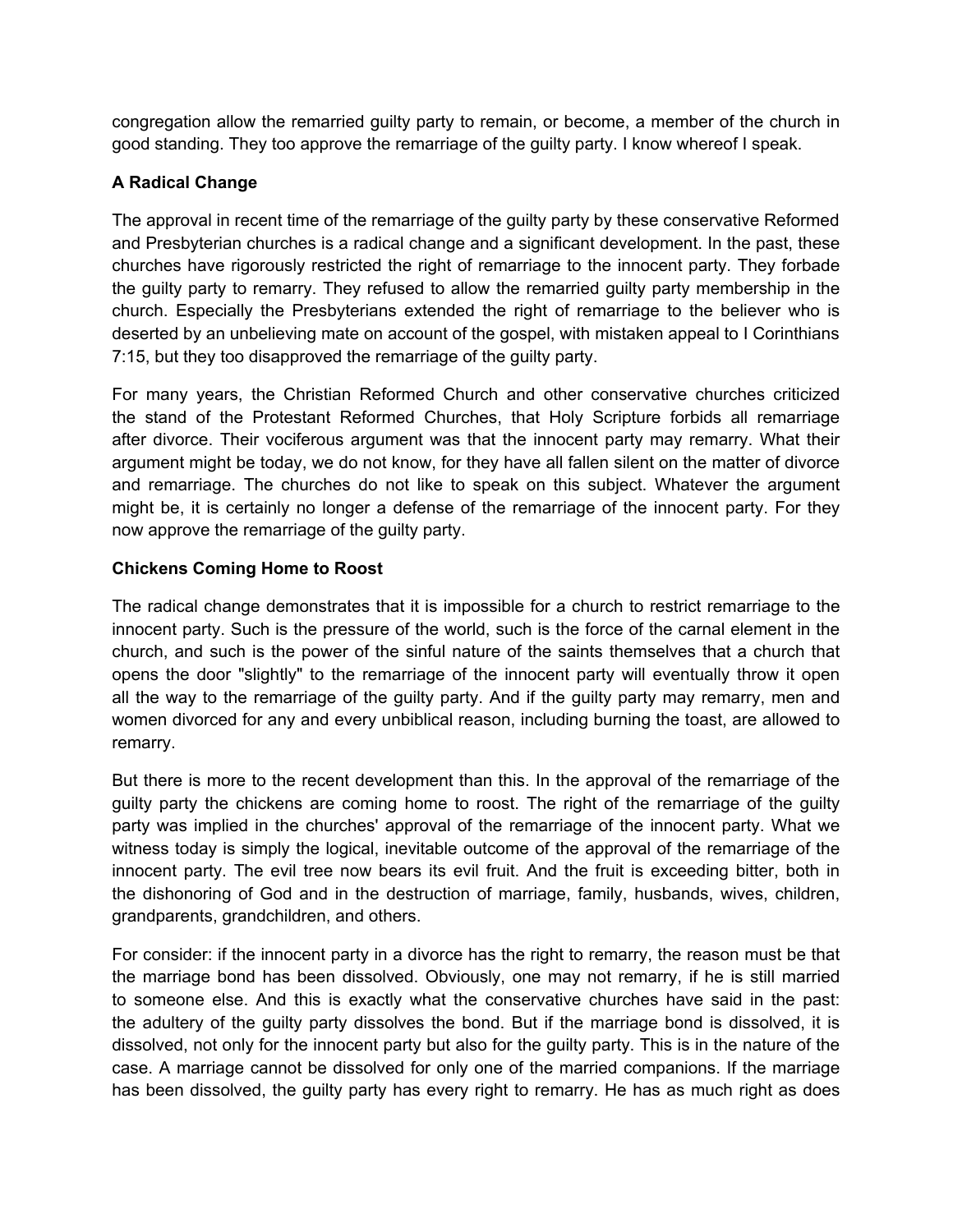the innocent party. He is no longer married. It was his own adultery that dissolved the bond, but the bond is dissolved. As one who is unmarried, he has the right from God Himself to many. It is preferable that he remarry, for it is not good for man to be alone.

The refusal in the past by conservative churches to allow the guilty party to remarry was a mistake. It was a mistake when judged by the standard of their thinking on divorce and remarriage. One can understand why they made the mistake and even, to a certain extent, sympathize with the mistake. The guilty party is a scoundrel. He is unfaithful. He sins against his wife. He is responsible for the breakup of his family. Often, he is also responsible for the breakup of his neighbor's family. The emotional reaction naturally is to refuse him the right of remarriage and, if he does remarry, the right of church membership.

Nevertheless, the conservative churches that approved the remarriage of the innocent party did not base their prohibition of the remarriage of the guilty party on Scripture. Nor did this prohibition reflect biblical thinking on marriage. Therefore, it could not stand the test of time. To say it better, God's judgment in the history of the church has exposed the approval of the remarriage of the innocent party as erroneous by angrily leading the churches to approve the remarriage of the guilty party.

As an unmarried man, in the thinking now of those churches that approve the remarriage of the innocent party, the guilty party has every right to be married. He has been "loosed" from his wife. Does not the apostle teach, "Art thou loosed from a wife ... If thou marry, thou hast not sinned" (I Cor. 7:27, 28)? Remarriage, therefore, does not exclude him from the church. Likely, he will have to confess the sin of adultery that he committed when he was married to his first wife and also his guilt in breaking up his first marriage, just as any public sinner is required to do. But he may be member of the church as remarried. He did not sin when he remarried. Nor is he living in continual adultery in his second marriage. This would imply that he is still married to his first wife, but the churches have said that that bond has been dissolved.

To be sure, this approval of the remarriage of the guilty party is a nasty, disgusting business. A fellow church member may break up my and his own marriages and families by committing adultery with my wife. After his wife divorces him, he may very well remarry mine. If he confesses his sin of adultery, and my wife does the same, he may be member with me in the church -- living with my wife. What happens to all the children involved, only the devil who is behind the whole business knows. But this is the implication of the position that the innocent party may remarry. And this grim, damnable state of affairs actually obtains in "evangelical" and "conservative" Reformed churches today.

This is what the churches are approving, even though the Word of God teaches, in language that a child can understand, "Whosoever shall put away his wife, except it be for fornication, and shall many another, committeth adultery" (Matt. 19:9a). When the guilty party in a divorce marries someone else, he commits adultery. The relationship is an adulterous relationship, so that he goes on committing adultery as long as he maintains it.

Jesus Christ disapproves the remarriage of the guilty party.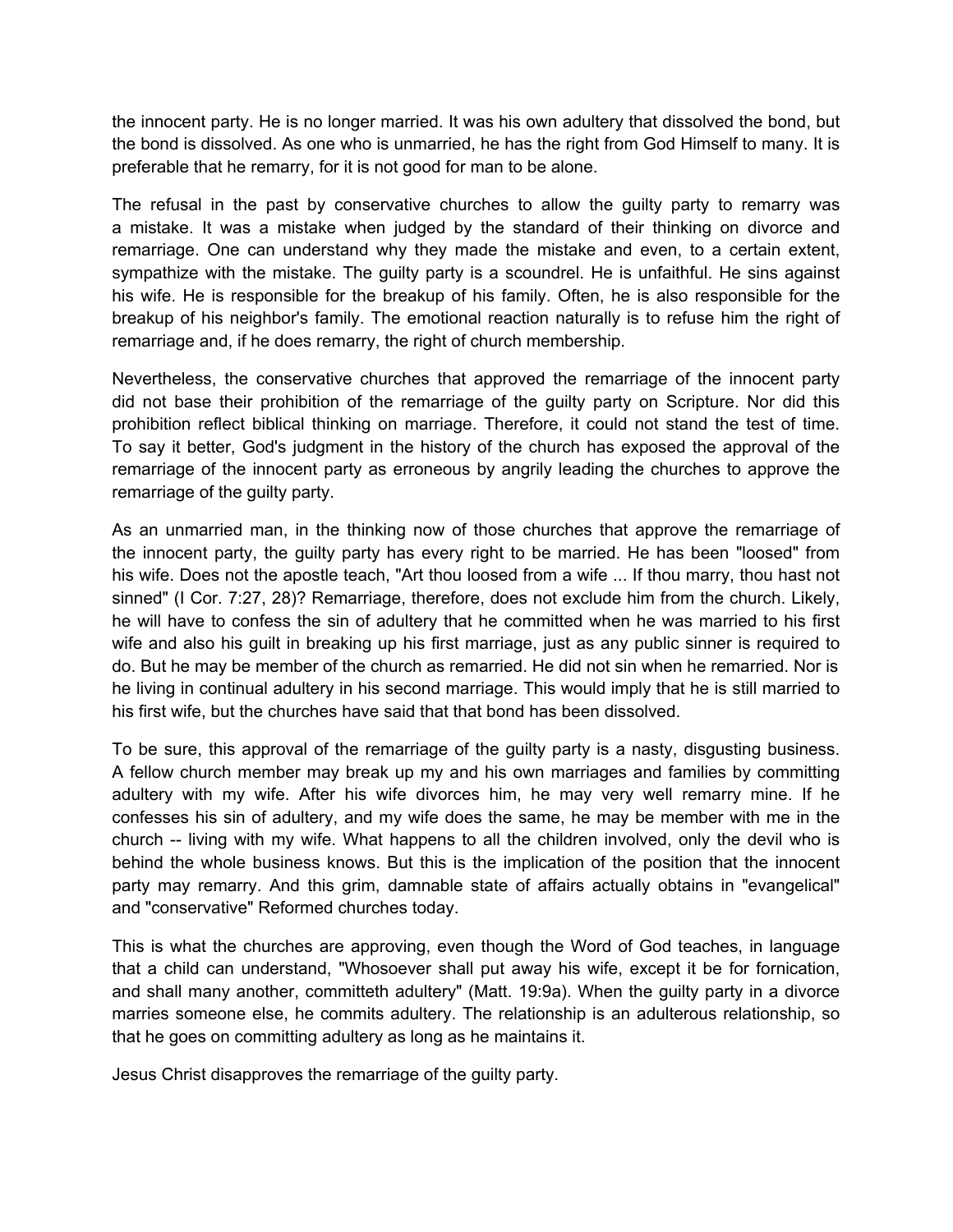#### **Reexamining the Traditional Position**

Inasmuch as it is their approval of the remarriage of the innocent party that has brought the conservative churches into open war with Jesus Christ by now approving the remarriage of the guilty party, the churches must reexamine their traditional stand on the remarriage of the innocent party. It is unbiblical to view marriage as a contract, or bond, that man can dissolve by his sin and at his will. Scripture teaches that marriage is a lifelong bond established by God. God makes the two one flesh (Gen. 2:18ff.; Matt.19:3-9). Only the death of one of them dissolves the bond, so that the other has liberty to marry again (I Cor.7:3 9). The sexual unfaithfulness of one of them is ground for divorce in the sense of rightful, even legal separation (Matt. 5:31, 32; Matt. 19:9). But not even the innocent party may remarry. If she does, she and her new husband are guilty of adultery (Matt. 5:32b; Matt. 19:9b). She still has a husband. She is still bound to him, "until death us do part," as the form of marriage states.

The thinking that has prevailed in Reformed churches concerning the right of the remarriage of the innocent party always suffered from a fatal flaw. This flaw should at last be recognized. It is the notion that adultery dissolves the marriage bond. This is the notion that was the basis of the churches' approval of the remarriage of the innocent party: her husband's adultery dissolved the marriage so that the innocent wife might remarry. This is also the notion that today compels the churches to approve the remarriage of the guilty party: having dissolved his own marriage by his adultery, the guilty husband has every right to remarry. In view of the importance of sex for marriage and in light of the reaction of the saints against adultery, it is understandable that the churches took the position that adultery dissolves marriage.

But the notion is false.

First, experience gives the lie to it: many marriages of the people of God have survived adultery.

Second, the notion rules out the exercise of forgiving grace in the lives of married believers: if adultery dissolves marriage, there is not even the possibility that a betrayed husband or wife forgives the offending marriage companion and is reconciled.

Third, and worst, it flies in the face of the gospel concerning the real marriage, of which ours are symbols: our adulteries against God in Jesus Christ do not and cannot dissolve His covenant with us (see Jer. 3; Ezek.16).

Let it be shouted from the housetops: adultery does not dissolve marriage. It does not dissolve marriage so that the guilty party may remarry. It does not dissolve marriage so that the innocent party may remarry. Only God puts asunder what He has joined together, and He puts asunder by death (Matt.19:4-6; I Cor. 7:39).

This must be the stand of the church of Jesus Christ. Only then is she secure against the wickedness of the approval of the remarriage of the guilty party.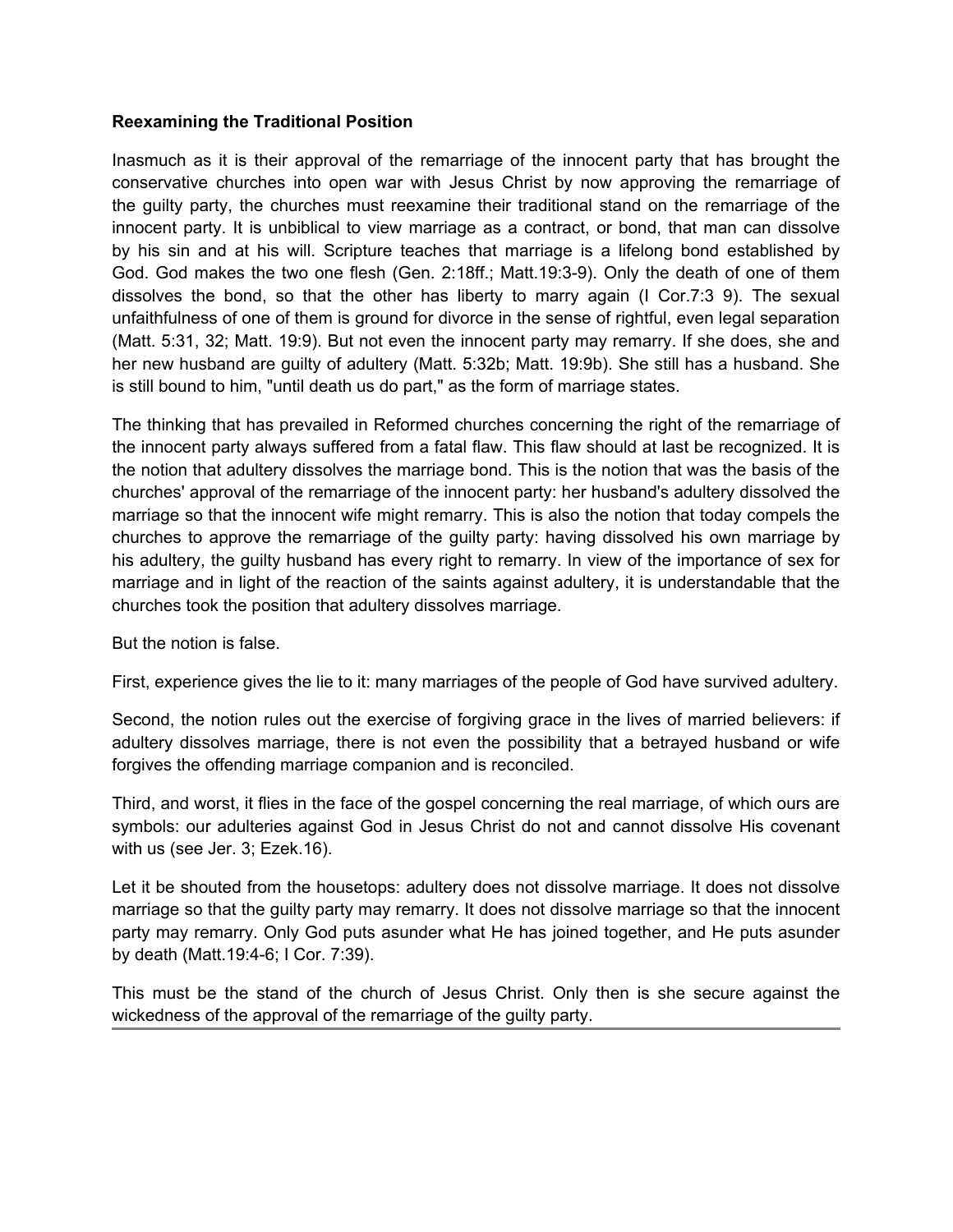## <span id="page-18-0"></span>**Chapter 5 More Light on Divorce and Remarriage: Matthew 19:9**

*Matthew 19:9 "And I say unto you, Whosoever shall put away his wife, except it be for fornication, and shall marry another, committeth adultery:*

*and*

*whoso marrieth her which is put away doth commit adultery."*

From a reader comes a request for more light on divorce and remarriage. The request is a response to the series of essays that appeared first in the *Standard Bearer:* "The Sad Case of Bert Zandstra," "The Scandal and Silence," and "The Remarriage of the Guilty Party." The request for more light asks particularly about the Word of Jesus Christ in Matthew 19:9.

*Prof Engelsma's otherwise excellent series on divorce and remarriage left me in a bit of a logical quandary. Unless I am totally misreading Matthew 19:9, the "adultery" exception seems to relate directly to the phrase, "and marry another, "in which case the Westminster Confession is correct in saying, "In the case of adultery after marriage, it is lawful for the innocent party to sue out a divorce and, after the divorce, to marry another, as if the offending party were dead" (WCF XXIV.V). On the other hand, Prof Engelsma's view that adultery is ground only for "separation" does not seem to take into account the phrase, "and marry another." However (and this is my quandary), both I Corinthians 7:39 and Romans 7:3 clearly imply that the death of a spouse is the only ground for remarriage.*

*The trouble that I have (and I am greatly troubled by all of this) is that these passages seem to present a contradiction. On the one hand, divorce and remarriage are apparently permissible in the case of adultery. On the other hand, the only ground for remarriage is the death of a spouse. While Prof. Engelsma's arguments against divorce in the case of adultery are compelling particularly in light of our adulteries against our Lord, I am still not clear on how he would exegete Matthew 19:9. Either Engelsma is correct and the WCF is wrong on this count (notice: I did not even ask about the "not under bondage" phrase in I Corinthians 7:15!), or the WCF is correct and Engelsma is imposing extra-biblical restrictions on divorce and remarriage. However, if the WCF is correct, I still have difficulty with I Corinthians 7:39 and Romans 7:3.*

*I certainly do not want to give any credence to the Christian Reformed and Van Tilian camps which so eagerly embrace the "paradoxes of Scripture."*

*If Prof Engelsma can shed any more light on this subject, I will appreciate it:*

*Virginia Beach, VA*

#### **Does Scripture Then Contradict Scripture?**

There is one text in the Bible that might seem to approve remarriage after divorce. One text! If understood as approving remarriage, this text would approve the remarriage only of the "innocent party," that is, the married person whose wife (or husband) has fomicated. All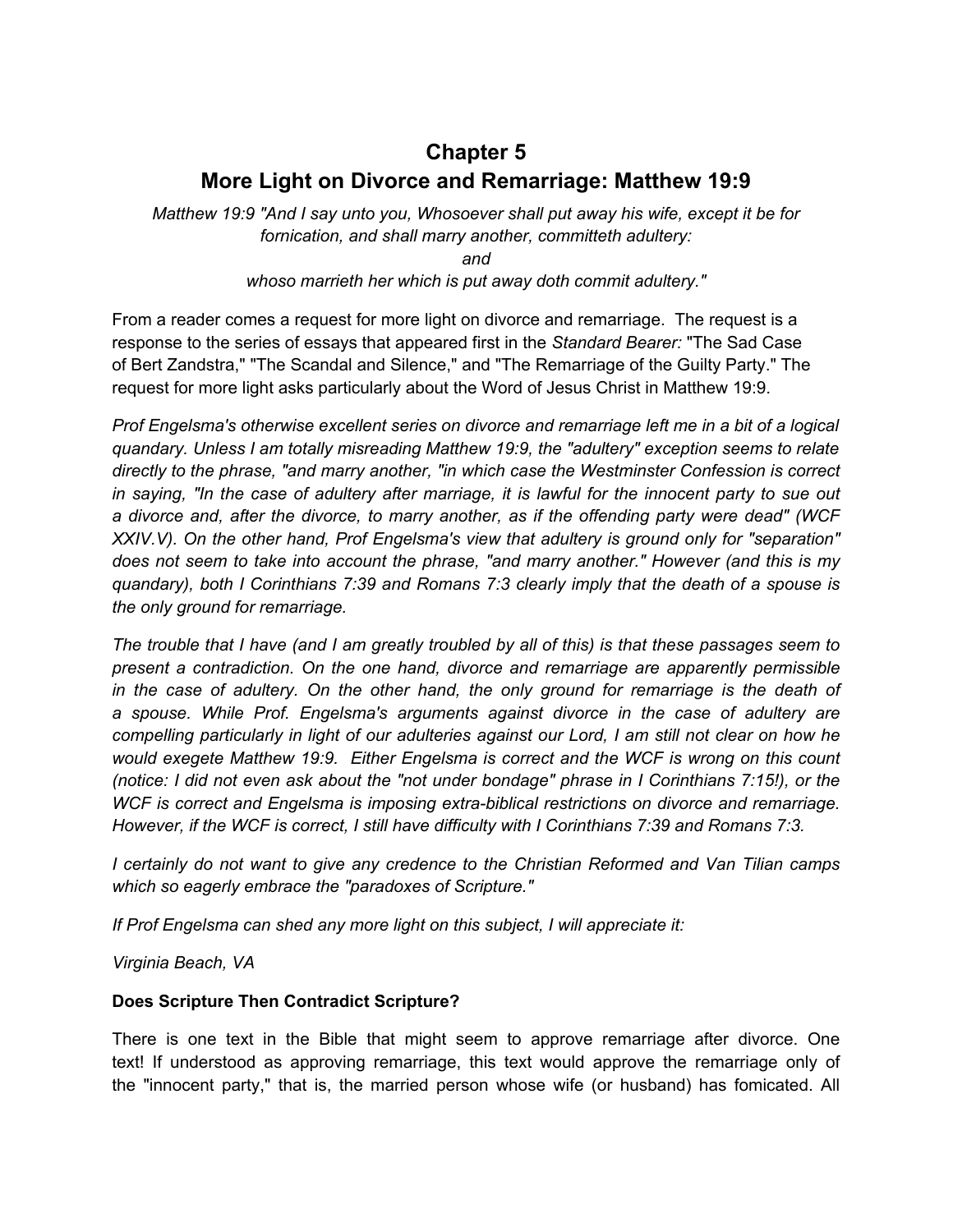other remarriages are forbidden as adultery.

This one text is Matthew 19:9:

*And I say unto you, Whosoever shall put away his wife, except it be for fornication, and shall many another, committeth adultery: and whoso marrieth her which is put away doth commit adultery.*

Against the seeming approval of the remarriage of the "innocent party" m Matthew 19:9 stand a number of texts that clearly forbid all remarriage after divorce, regardless of the ground for the divorce. These passages condemn all remarriage after divorce as adultery.

Mark 10:11, 12: *And he saith unto them, Whosoever shall put away his wife, and many another, committeth adultery against her. And if a woman shall put away her husband, and be married to another, she committeth adultery.*

Luke 16:18: *Whosoever putteth away his wife, and marrieth another, committeth adultery; and whosoever marrieth her that is put away from her husband committeth adultery.*

I Corinthians 7:10, 11: *And unto the married I command, yet not I but the Lord, Let not the wife depart from her husband: But and if she depart, let her remain unmarried, or be reconciled to her husband: and let not the husband put away his wife.*

I Corinthians 7:39: *The wife is bound by the law as long as her husband liveth; but if her husband be dead, she is at liberty to be married to whom she will; only in the Lord.*

Romans 7:2, 3: *For the woman which hath an husband is bound by the law to her husband so long as he liveth; but if the husband be dead, she is loosed from the law of her husband. So then if while her husband liveth, she be married to another man, she shall be called an adulteress: but if her husband be dead, she is free from that law; so that she is no adulteress, though she be married to another man.*

The prohibition of remarriage in these passages is absolute.

Romans 7:2,3 and I Corinthians 7:39 ground the absolute prohibition in the nature of marriage as a lifelong bond by virtue of God's sovereign ordination as Creator and Governor of this world.

One text apparently conflicts with this absolute prohibition of remarriage by a seeming approval of the remarriage of the "innocent party."

If Matthew 19:9 does, in fact, permit the remarriage of the "innocent party," it flatly contradicts Scripture's teaching on marriage, divorce, and remarriage in the passages quoted above, especially I Corinthians 7:3 9.

#### **Westminster's Admission of Contradiction**

Even though it adopts the position that Matthew 19:9 permits the remarriage of the "innocent party," the *Westminster Confession of Faith* really admits that permission of the remarriage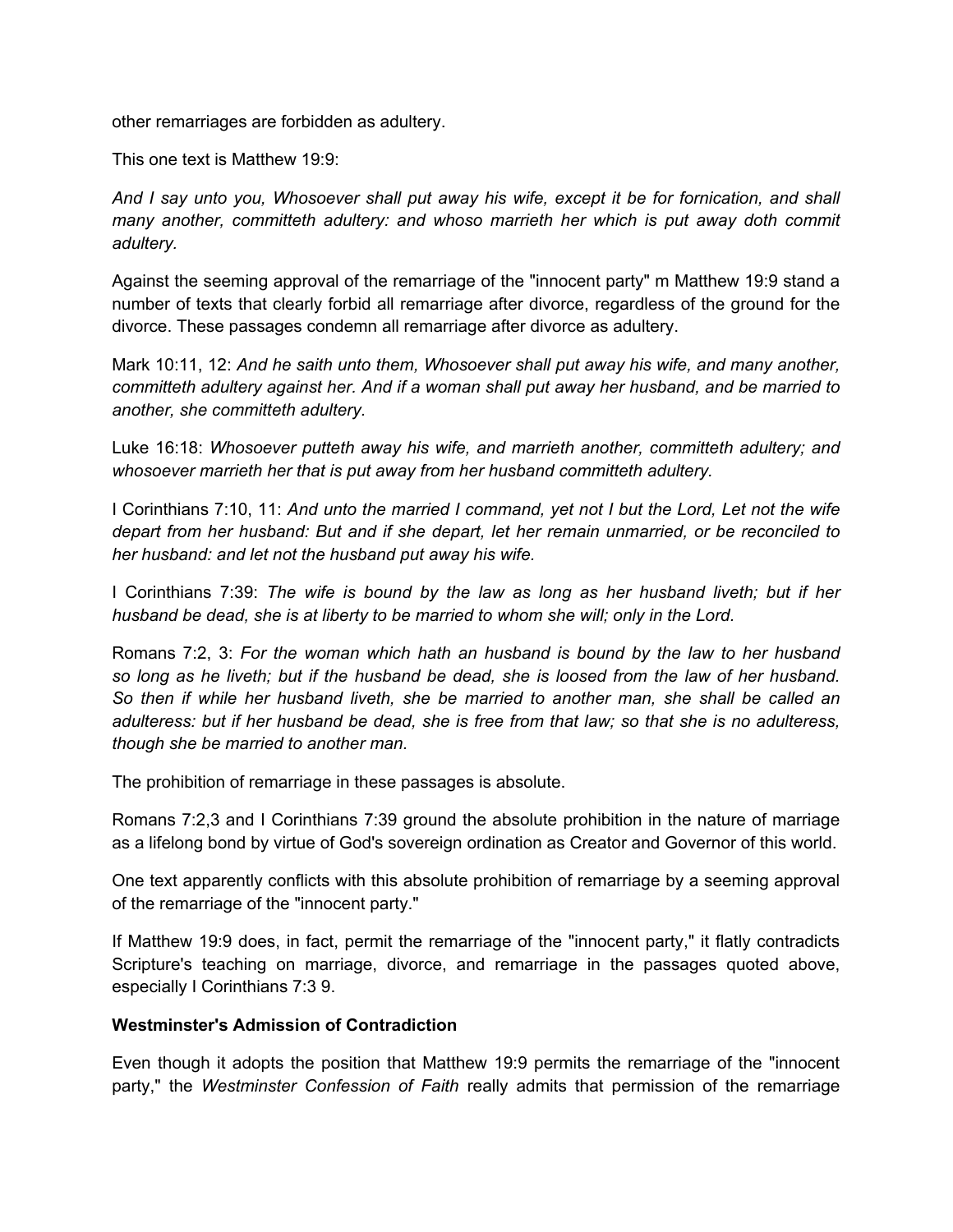of the "innocent party," and, therefore, Matthew 19:9 (as the Westminster divines explained it), contradicts I Corinthians 7:39. It makes this admission when, having said, "in the case of adultery after marriage, it is lawful for the innocent party to sue out a divorce, and, after the divorce, to marry another," it adds: *""as if the offending party were dead* ." The delegates to the Westminster Assembly recognized that their permission of the remarriage of the "innocent party," supposedly on the basis of Matthew 19:9, contradicted the rule of I Corinthians 7:39 that only death dissolves the marriage bond so that a married person is set at liberty to many another. Therefore, the Westminster divines felt it necessary to concoct the strange, startling, and obviously false decree that adultery effectively renders the adulterer the "guilty party" dead in the sense of I Corinthians 7:39. Thus, they attempted to bring Matthew 19:9 (as they explained it) into conformity with I Corinthians 7:39.

The trouble with this is that I Corinthians 7:39 is not referring to a fictitious, virtual, "as if," unreal death. The apostle does not say, "but if she or someone else decides to regard her husband as dead, she is at liberty to be married to whom she will." The death in I Corinthians 7:39 that alone dissolves the marriage bond so that a married person may marry another is real, actual physical death -- death that breaks all earthly ties, death that puts the man's body (that otherwise belongs in bed with his wife) in the grave.

The explanation of Matthew 19:9 that permits the "innocent party" to remarry contradicts I Corinthians 7:3 9. In this case, Scripture contradicts Scripture.

#### **Is Matthew 19:9** *Self***-Contradictory?**

Matters are even worse. If Matthew 19:9 permits the remarriage of the "innocent party," the text is *self*-contradictory. Intending to forbid the remarriage, among others, of the "guilty party" as adultery (this is what the text expressly teaches), the text actually *opens the door* to the remarriage of the "guilty party." It does this exactly by permitting the remarriage of the "innocent party." For if the "innocent party" may remarry, it must be the case that the marriage bond between the "innocent party" and the "guilty party" is dissolved. But if the marriage is dissolved, presumably by the adultery of the "guilty party," it is dissolved for the "guilty party" as well as the "innocent party." And if there is no marriage, the "guilty party" has every right to remarry. Being unmarried, he is at liberty to many (again).

Thus, Matthew 19:9 contradicts *itself* and plunges the matter of divorce and remarriage into utter confusion and chaos.

#### **The Harmony of Matthew 19:9 with All Scripture**

In reality, there is no contradiction between Matthew 19:9, on the one hand, and all the texts prohibiting remarriage, on the other hand. Matthew 19:9 merely *seems* to approve the remarriage of the "innocent party." To say it more accurately, the approval of the remarriage of the "innocent party" is an inference that some erroneously draw from Matthew 19:9.

The meaning of Matthew 19:9 is that all divorce except that due to the sexual unfaithfulness of one's mate is forbidden. In keeping with the Pharisees' question in verse 3, the main subject of the passage is the legitimacy of divorce. The phrase, "except it be for fornication," gives the one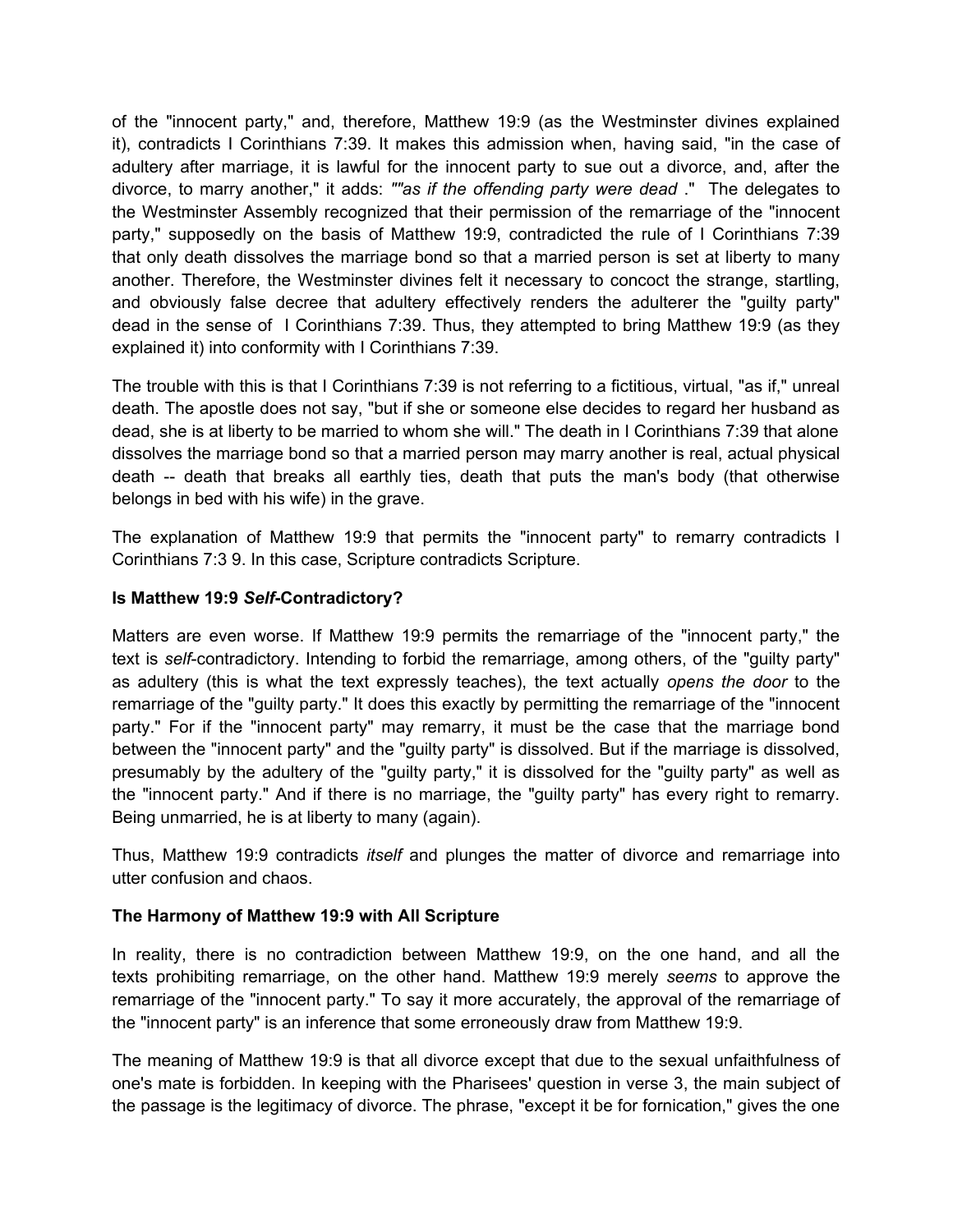biblical exception to the prohibition of divorce. It does not give an exception to the prohibition of remarriage. To say it differently, the words, "except it be for fornication," give the one biblical ground for divorcing one's wife (or husband). They do not give a biblical ground for remarriage after divorce.

Christ does mention remarriage in the text. He mentions this because almost always the man who divorces his wife either intends to marry another woman or will eventually many another.

What about remarriage after divorce? What about the permissibility of remarriage after divorce in Matthew 19:9?

There is no question about the remarriage of the man who divorces his wife unjustly, that is, the man whose wife has not been guilty of fornication. Jesus states, indeed it is His main purpose with the text to state, that he commits adultery when he remarries.

But what about the remarriage of the man who divorces his wife on the ground of her fornication? What about the remarriage of the "innocent party" in Matthew 19:9?

If Matthew 19:9 concluded in the middle of the text, concluded, that is, with the words, ". . . and shall marry another, committeth adultery," there might be some excuse for uncertainty whether this text permits the remarriage of the "innocent party." Even then, the church would have to take into account the clear, explicit teaching of Scripture elsewhere that all remarriage after divorce is prohibited. Scripture interprets Scripture. The doubtful passage must be explained in light of the clearer passages.

But Matthew 19:9 does not end in the middle. There is a second part: "and whoso marrieth her which is put away doth commit adultery." "Her" is the woman of the first part of the text who has been divorced unjustly and whose husband then married another, committing adultery. She is the "innocent party." Nevertheless, whoever marries her commits adultery. Of course, she too commits adultery, if she remarries.

Matthew 19:9 condemns the remarriage of the "innocent party" as adultery.

Why?

Because the wife (or husband) is bound by the law to her husband (or his wife) as long as her husband (or his wife) lives. Only death dissolves the bond. Adultery does not dissolve the marriage bond. Emphatically, adultery does not have the power to dissolve the marriage bond.

Matthew 19:9 is in perfect harmony with all of Scripture in the vitally important matter of marriage, divorce, and remarriage.

Divorce is permitted on the ground of fornication.

All remarriage after divorce is forbidden as adultery, including the remarriage of the "innocent party."

The reason is that God's honorable ordinance of marriage is a lifelong, indissoluble bond.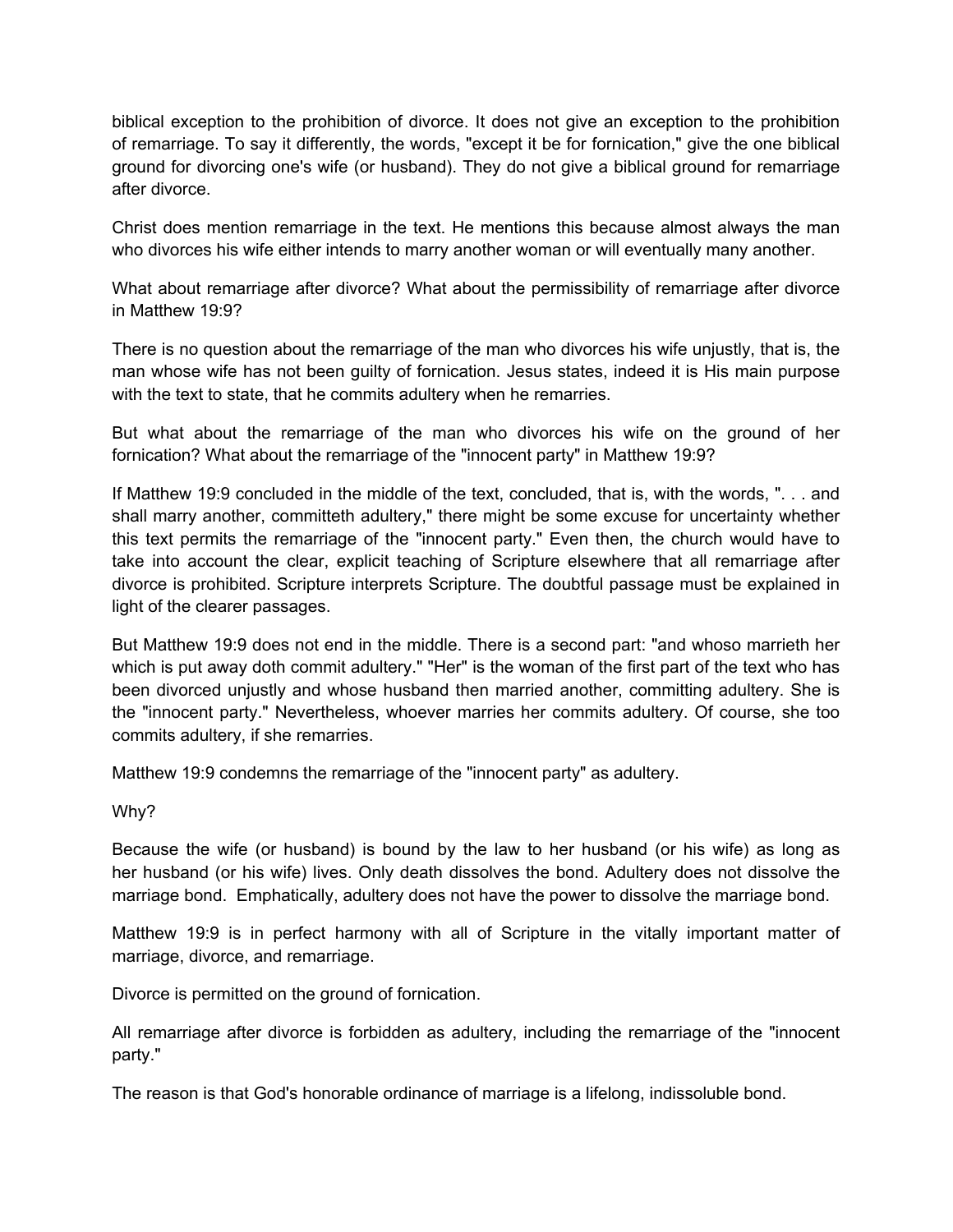Let the saints practice it.

Let the church proclaim it.

And defend it with discipline.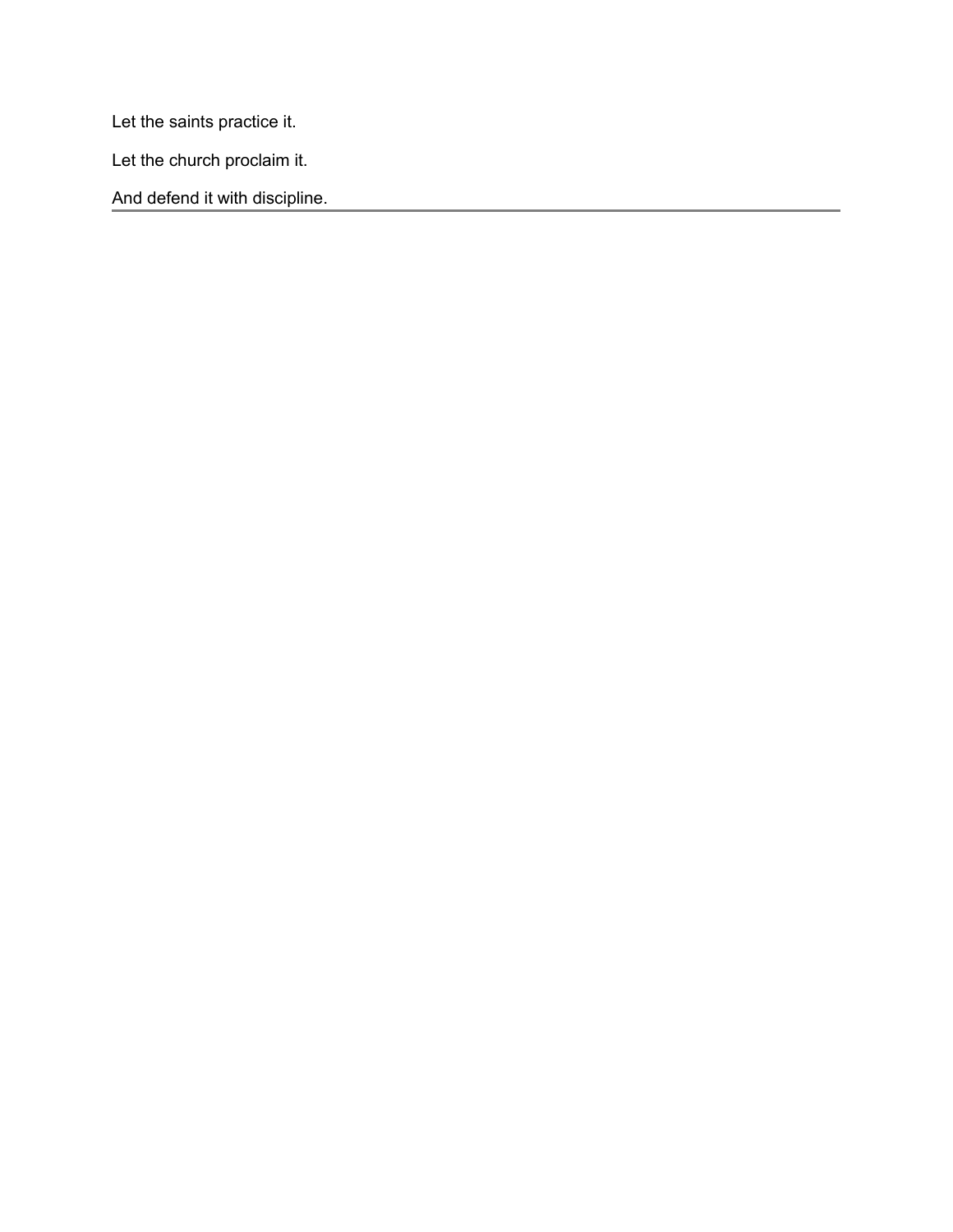### **Chapter 6 Marriage: a Lifelong Bond**

<span id="page-23-0"></span>The evil of unbiblical divorce and remarriage that invariably follows is widespread in Reforrned churches. Many churches quietly tolerate this great wickedness against God and the neighbor. Many others openly defend it.

Various factors contribute. A significant factor is the churches' conformity to the world. In these last days, the churches become worldly, as Christ forewarned. Therefore, lawlessness increases both among the membership and on the part of the institute itself. " And because lawlessness shall abound, the love of many shall cool" (Matt. 24:12, Greek text).

The root of the scandal is the churches' refusal to view marriage as a lifelong, unbreakable bond that God establishes between one man and one woman. Having compromised this fundamental truth about marriage, even those churches that once tried to restrict the right of remarriage to the "innocent party" have caved in to the pressure to tolerate the remarriage of any and all who are divorced, including the *guilty* party. This necessarily follows from the granting of a right of remarriage to the "innocent party." For if the "innocent party" may remarry, it must be that his original marriage has been dissolved. If the original marriage has been dissolved, it is dissolved not only for the "innocent party" but also for the guilty party. And if the marriage of the guilty party is dissolved, she may marry again, just as every unmarried person is free to marry. The church may not forbid it. The church may not refuse the membership of the remarried guilty party, at least not on the ground simply of the remarriage.

The epidemic of divorce and remarriage among their members and, especially, the scandalous presence at the Lord's Table of many who have unjustly divorced and then remarried ought to drive the churches to reconsider their doctrine of marriage. Specifically, this evil should compel the churches to consider seriously whether marriage is not a lifelong bond established by God, which no one and nothing can dissolve as long as the two live.

#### **Fragile Contracts**

Instead, the churches more and more view marriage, if not in theory, then in practice, as a contract drawn up and entered into by the married persons mutually. It is dependent upon their pleasure. As a conditional contract, it can be broken by one or both of them. In this case, the marriage is abrogated. It is as if it never existed. Both may then make another contract with other parties. *Ad infinitum. Ad nauseam.*

A spineless church enthusiastically blesses every new contract and dutifully approves the breaking of the old ones.

What part the great God of heaven and earth plays in this abuse of His holy ordinance is a mystery. It seems to be His role genially to validate every abrogation of the old contract and compliantly to ratify every new one. Whatever suits the will and pleasure of the men and women who marry, divorce, and remarry, He sanctions. The god of the marriage doctrine and marriage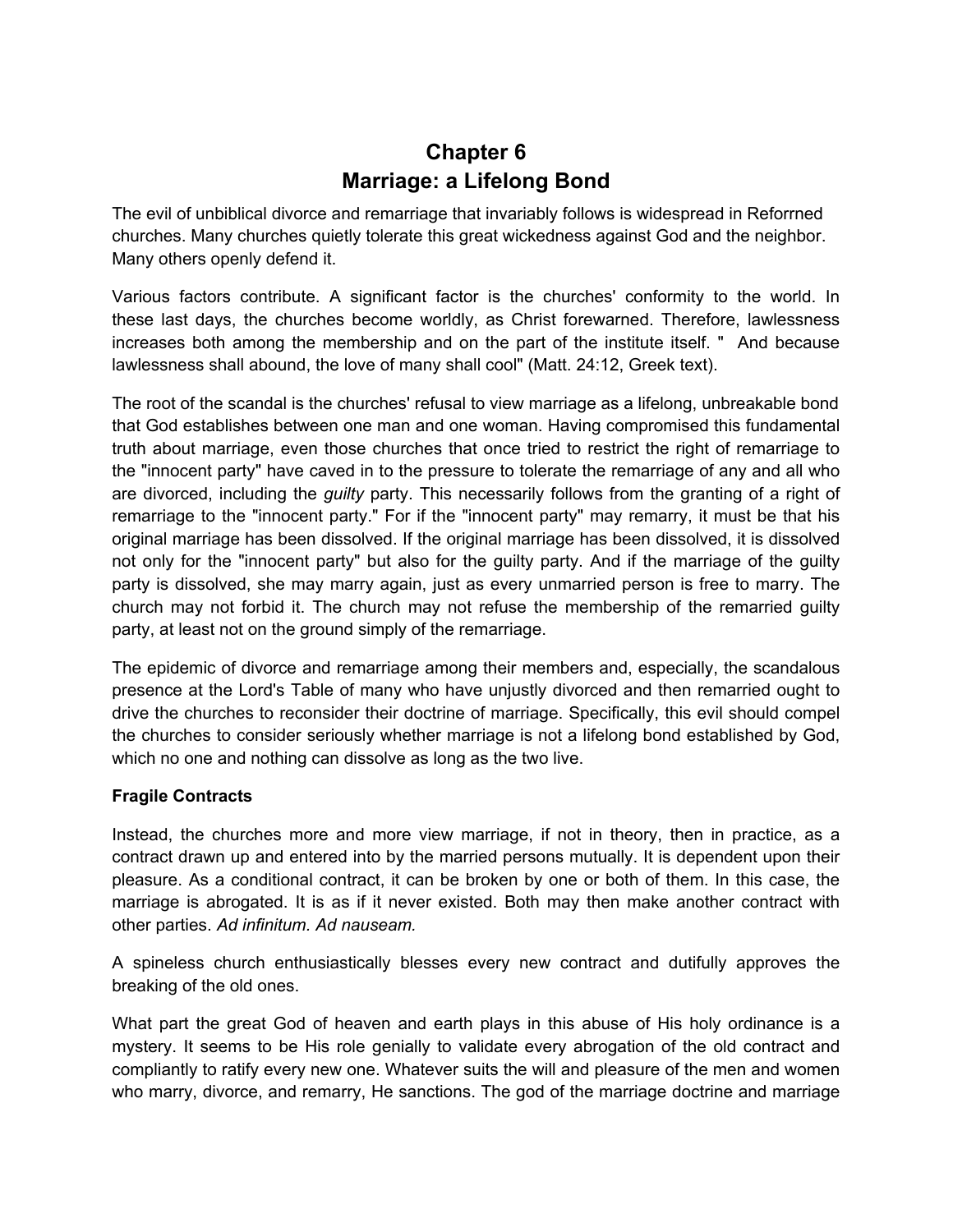practice of many evangelical and Reformed churches resembles nothing so much as a "Great Wax Nose" in heaven.

There is no excuse for the churches' rejection of the truth that marriage is a bond created by God. The testimony of Scripture is clear and compelling. A child can know it. The cleverest theologian cannot explain it away. At the institution of marriage in the beginning, the Word of God described the very essence of marriage as a man's cleaving to his wife in a "one flesh" union (Gen. 2:24). Where was the contract in the garden? Where was the conditional agreement, implying the possible dissolving of marriage? Marriage is, by God's own ordaining and effecting, a bond, a wonderfully intimate oneness. It is such a close oneness -- "one flesh" -- as unavoidably raises the questions, "Can this oneness be dissolved? Who or what can possibly make two again of those whom God has joined together?"

Appealing to the institution of marriage, specifically the words of Genesis 2:24 that describe marriage as a bond (with the express purpose of forbidding divorce!), Jesus sharpened and strengthened the biblical revelation that marriage is a God-formed bond: "What therefore God hath joined together, let not man put asunder" (Matt. 19:6). Essentially, marriage is God's joining together of husband and wife as one flesh. It is a bond. There is no room in Jesus' authoritative doctrine of marriage for the notion of marriage as a human contract, not even if God is allowed to peer over the shoulders of the contracting couple to ratify their bargain.

Christ's apostle taught the same, and ordained it in all the churches: "The wife is bound by the law as long as her husband liveth; but if her husband be dead, she is at liberty to be married to whom she will; only in the Lord" (I Cor. 7:39). The point now is not that the bond is broken only by death (which the text teaches in language that cannot be misunderstood), but that marriage is a binding and bonding. To be married is to be bound, to be bonded. What binds and bonds is the law, that is, the living Word of God. Of a contract, the apostle knows absolutely nothing.

The alternative to the view of marriage as a bond is the notion of marriage as a contract. James Fitzjames Stephen was right in his debate with John Stuart Mill when he put the alternatives as he did: "(Is marriage) a divine, indissoluble union governed by the *paterfamilias,* or is it a contractual unit governed and dissolved by the wills of the parties?" (John Witte, Jr., *From*  Sacrament to Contract: Marriage, Religion, and Law in the Western Tradition, Westminster John Knox Press, 1997, p. 198).

#### **The Bond in Ephesians 5**

All contract theory of marriage shatters on Ephesians 5:22ff. Is the relation between my head and my body that of a contract? Did my head and my body agree conditionally to live together for their mutual advantage and pleasure, or even for their life? Is it part of their "co-living" and of their cooperation that if one fails in its duty the other may sever relations and find another, more agreeable body or head? If the head should become senile, may the body leave and re-attach? If the body becomes paralyzed, may the head dissolve the relationship?

*Can* they dissolve their union?

Nonsense, you say.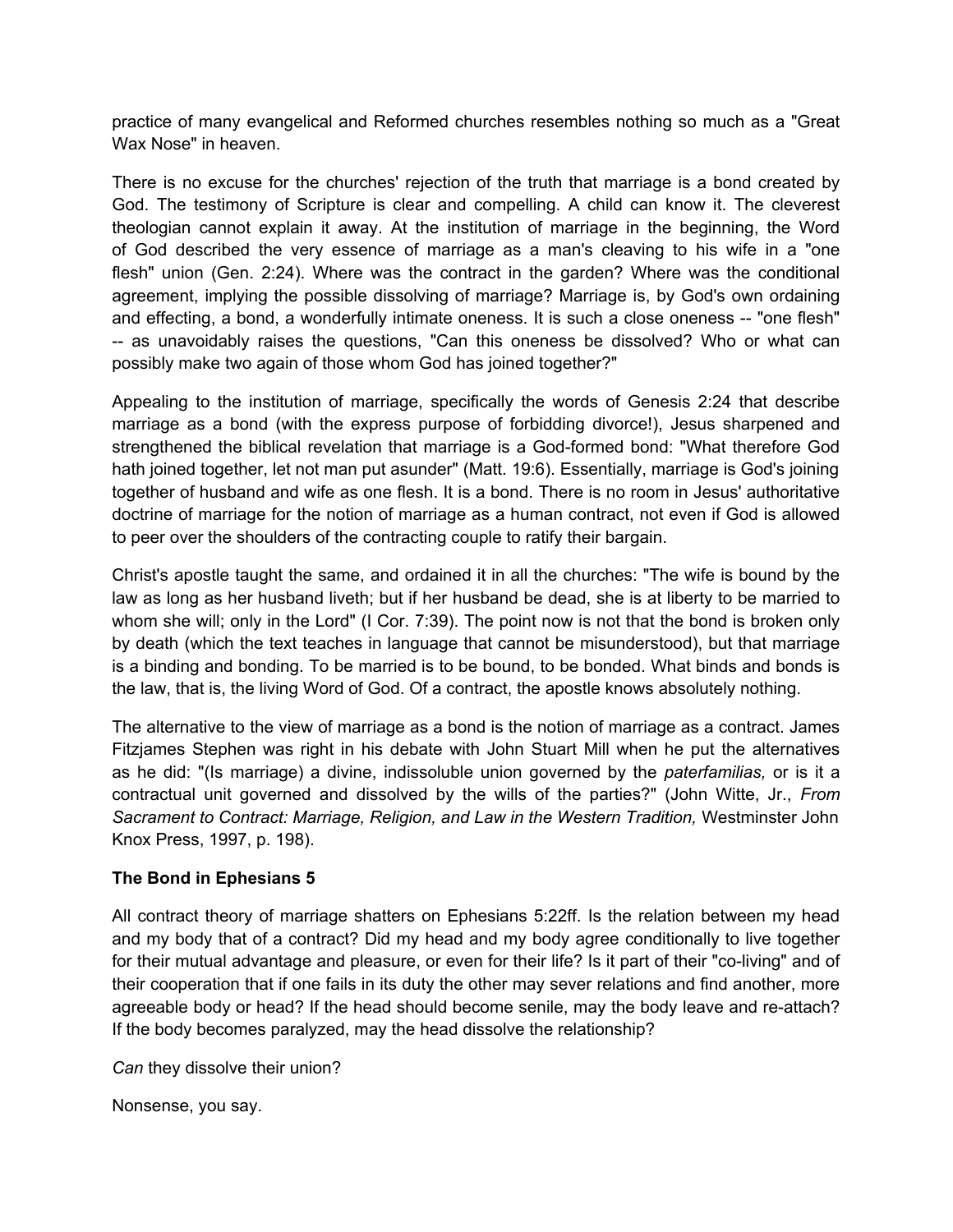And you are right.

No fool represents the relation between physical head and physical body as a contract. It is a wonderful, close, ultimately mysterious bond established by the Creator in His creation for every one who partakes of human nature. Such is the bond that head and body, though distinct, are one.

But now the inspired apostle describes the relation of husband and wife exactly as that of head and body: "the husband is the head of the wife" (v. 23); "men ought to love their wives as their own bodies" (v. 28). No more than that of head and body is the relation of husband and wife a contract. As much as the relation of head and body, marriage is a bond of intimate fellowship in which the two share one life.

Not even this in Ephesians 5, however, is the most powerful testimony against the sterile, fragile contract-theory of marriage and for the fruitful, solid doctrine of marriage as bond. The most powerful testimony is the apostle's teaching that earthly marriage symbolizes the relationship of Christ and the church. Having quoted the fundamental Word of God at the institution of marriage, the apostle exclaims, "This is a great mystery: but I speak conceming Christ and the church" (v. 32).

If earthly marriage is not a bond, but a contract, such also is the relationship between Christ and the church. If earthly marriage is a mere contract, dependent for its endurance upon conditions fulfilled mutually by husband and wife, so also is the relationship between Christ and the church. If earthly marriage can be dissolved by one or the other of the parties at his or her will and pleasure, or even by his or her sin, so also can the covenant between Christ and the church be dissolved by the will of Christ or by the sin of the church. And then, a remarriage, at least on the part of Christ.

Years ago, a dear sister, who was not at that time enamored of everything Protestant Reformed, said to me, "The best thing that the Protestant Reformed Churches have going for them is their stand on marriage." She was not far wrong. For in addition to its being a blessing to many families, as well as to the churches made up of these families, the doctrine of marriage as a lifelong, indissoluble bond serves the gospel of the covenant of grace. And this grand gospel of the covenant as a bond of fellowship between Christ and us, established, maintained, and perfected by the triune God in sheer, unilateral, unconditional grace and, therefore, unbreakable and everlasting, is the "best thing" in the Protestant Reformed Churches, as it is the "best thing" in the Bible.

On the day (which may God graciously forbid!) when the Protestant Reformed Churches give in to the pressures of the world, which are heavy, and to the desires of their own members, which can be strong because of the hard, marital circumstances of ourselves or of our children, and permit remarriage, on that day they will repudiate marriage as a bond. And on that day they will be committed to a doctrine of the covenant as a contract a conditional, breakable contract.

By virtue of Ephesians 5:31-32.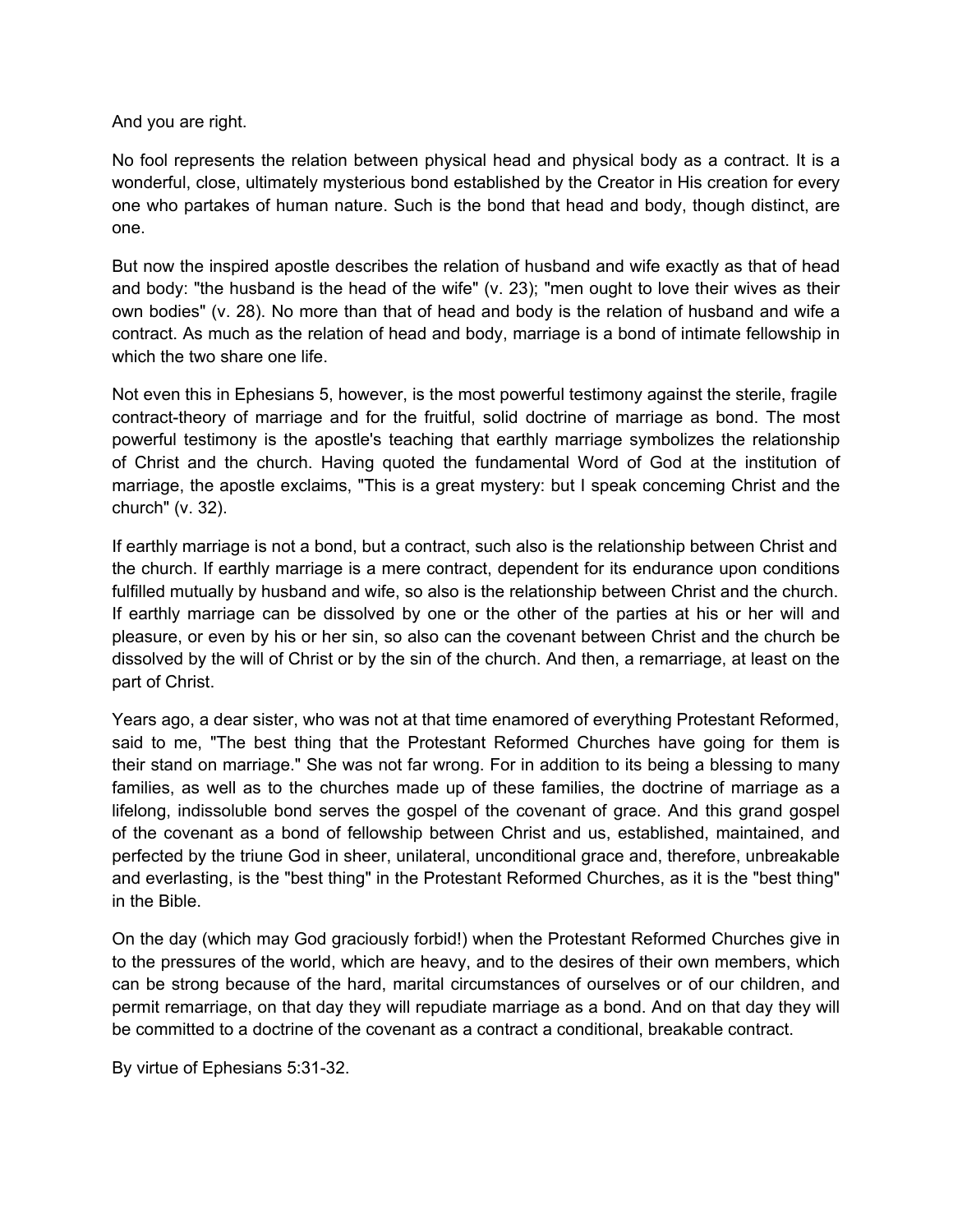Marriage is a bond. God the Creator made it so. He made it so for the sake of the redeemed and for the sake of His own covenant as Redeemer.

The question then is: Can the bond be broken, and if so, by whom?

God must answer this question. Marriage is His institution. He has formed every marriage-bond as with His own hand. Men and women may not speak here. All must listen to the Word of God. Then they must confess what God has said. They must ignore what the world says. They must pay no attention to the answer pleaded for by their own circumstances or by the circumstances of those whom they love.

God's answer, given in Holy Scripture, is plain.

Earthly marriage can be dissolved. It can be dissolved only by God Himself. He dissolves it by the death of one of the married persons (I Cor. 7:39).

Fornication on the part of husband or wife can so strain the bond that divorce in the sense of full, legal separation is allowed. But even then the bond is not broken, so as to permit remarriage (Matt. 19:9; I Cor. 7:10, 11).

Only the death of one of the married persons dissolves the bond, for the bond is superhumanly strong: "one flesh" by the joining of the Almighty.

"Marriage: a lifelong bond" implies "marriage, a calling."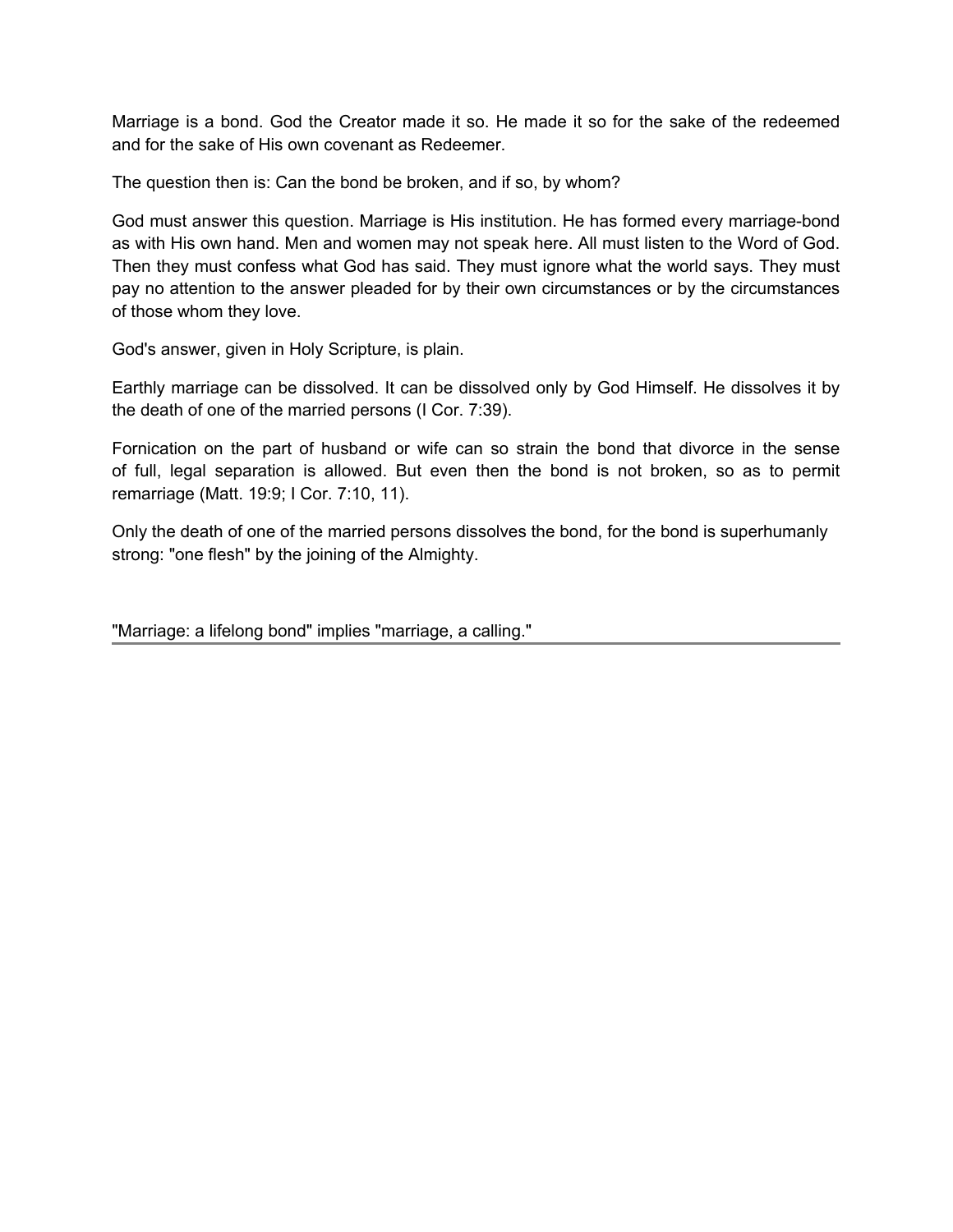## **Chapter 7 Marriage: a Calling**

<span id="page-27-0"></span>As to its nature -- what it essentially is -- marriage is a lifelong, unbreakable bond established by God the Creator between one man and one woman.

As to how the people of God are to regard marriage, and their life in it, marriage is a calling. It is not an institution and way of life that is intended primarily for their pleasure, comfort, happiness, and fulfillment. Marriage is intended for the glory of God. Believing men and women are privileged and commanded to serve God in married life. Their happiness and fulfillment are secondary. The only happiness and fulfillment that are of real importance are the happiness and fulfillment that believers have from serving God acceptably in marriage. This happiness and fulfillment they can -- and must -- have, regardless of their happiness, or lack of it, with their marriage companion.

#### **The Fact of the Calling**

That marriage is an earthly ordinance in which the Christian works out his salvation by serving God as God requires in His Word is the teaching of the apostle in I Corinthians 7. This is one of the outstanding passages in Scripture on marriage. The instruction is practical. But underlying the passage and its practical instruction is the truth that marriage is a calling. At a crucial juncture in his teaching on marriage, the apostle declares, *concerning marriage,* "But as God hath distributed to every man, as the Lord hath called every one, so let him walk. And so ordain I in all churches" (v. 17). A little later, with reference to one's race and nationality, one's occupation, and one's social status, as well as one s marital state, he says, "Brethren, let every man, wherein he is called, therein abide with God" (v. 24).

Marriage for Christians is a "vocation." The effectual, saving call of the gospel not only gives elect believers salvation, but also commands and empowers most of them to be servants of God in His holy institution of marriage.

This is what professing Christians ignore today. This is what their supposedly Reformed and evangelical churches allow them to ignore. They view marriage as merely an arrangement of human life for their pleasure and convenience. When it suits them, they get married, and only because it suits them. When they find that their marriage does not please and satisfy, they divorce and remarry. They are sure to leave, if they should have to suffer in their marriage.

When a believer regards his or her marriage as a divine calling, the earthly circumstances of the marriage are of no ultimate importance, whether her husband is a good man or a fool like Nabal; whether his wife is a lovely woman or a shrew; whether the marriage is a delightsome life that is ended all too quickly, or a burden heavy to be borne until God finally grants relief in death. The circumstances of marriage are unimportant, just as it is not important whether one is a Jew or a Gentile, slave or free, rich or poor, weeping or rejoicing (I Cor. 7:18ff.).

The one important thing about marriage is "the keeping of the commandments of God" (v. 19).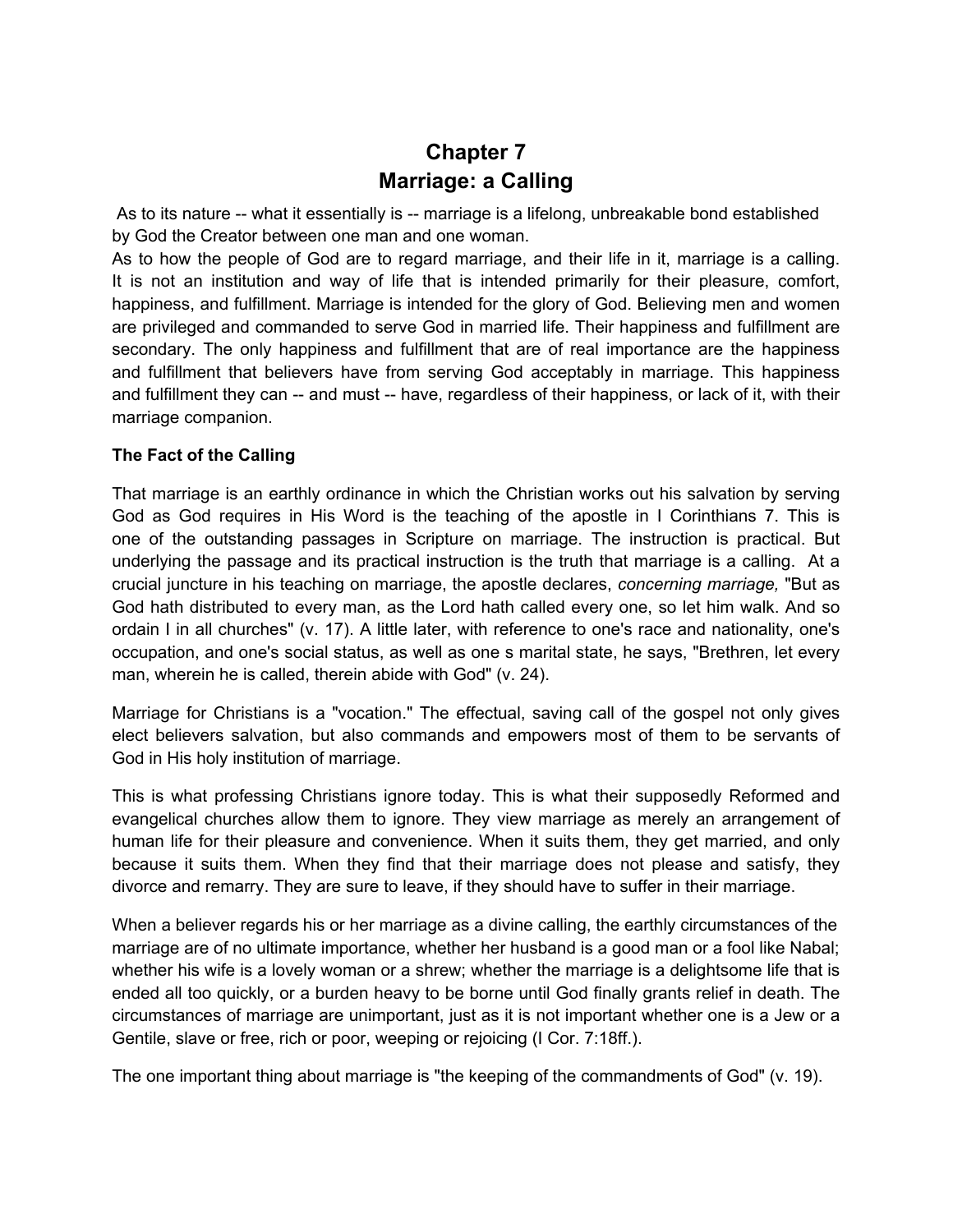For believing young people, regarding marriage as a calling will mean that they marry. God commands them to marry, and sooner rather than later. Unless they have the gift of continence and have resolved to remain single in order more devotedly to serve the Lord, they are to marry, in order to avoid fornication (I Cor. 7:1ff.). Since the young men must take the initiative, they must consider themselves duty-bound to seek wives among the young women in the church, thus providing their spiritual sisters with the husbands whom they are commanded to marry. There should be more of this seriousness in dating and deciding to marry, and less of the quest for an emotional "falling in love."

#### **The Marriage Ceremony**

When the young people marry, they must enter marriage as a distinct, divine calling. Parents and church must have taught them this from childhood. The minister who marries them must give them this counsel. In the solemn setting of the Reformed marriage ceremony, the traditional, biblical vow must hold the calling before the couple. It is inexcusable that ministers allow the couple to create their own vows, especially when those vows fail to reflect the fundamental biblical duties of love on the part of the husband, submission on the part of the wife, and mutual faithfulness until death parts them.

A December, 1997 editorial in the *Chicago Tribune* ("Promise tweakers: Why today's wedding vows are meaningless") complained about this very thing.

*To understand why the United States has the highest divorce rate in the world, go to some weddings and listen to the vows.* ... *A growing number of couples* -- *perhaps most -- compose their own vows. It would be hard to exaggerate the symbolic importance of this shift. The old vows were created by society and presented to the couple, signifying the goal of conforming the couple to marriage. The new vows are created by the couple and presented to society, signifying the goal of conforming marriage to the couple.*

The editorialist correctly observes that by thus trivializing the marriage vow society is disparaging marriage and exalting the couple. He asks, "Who is to blame for this transformation of the vow?" His answer is:

*I suggest that we blame the clergy. Many pastors have become little more than entertainers, bit players, in the weddings they officiate and in the marriages they launch.... What matters most about the wedding is increasingly overshadowed. The party gets bigger; the embrace of the marital promise gets smaller. What is to be done? First, pastors should reclaim the historic responsibility to promulgate and maintain the integrity of the marriage vows exchanged in their churches. Central to this reclamation would be the revival of the vow of marital permanence.*

Our ministers must insist on the traditional vow. If the couple resist, the minister should tell them to find someone else to marry them.

Then the message at the wedding ceremony must not center on the couple's happiness, their love for each other as no two have ever loved each other before, and a (mythical) life of uninterrupted bliss before them. The message must be the Word of God setting before them and before all in the audience the all-important reality that marriage is a calling. This includes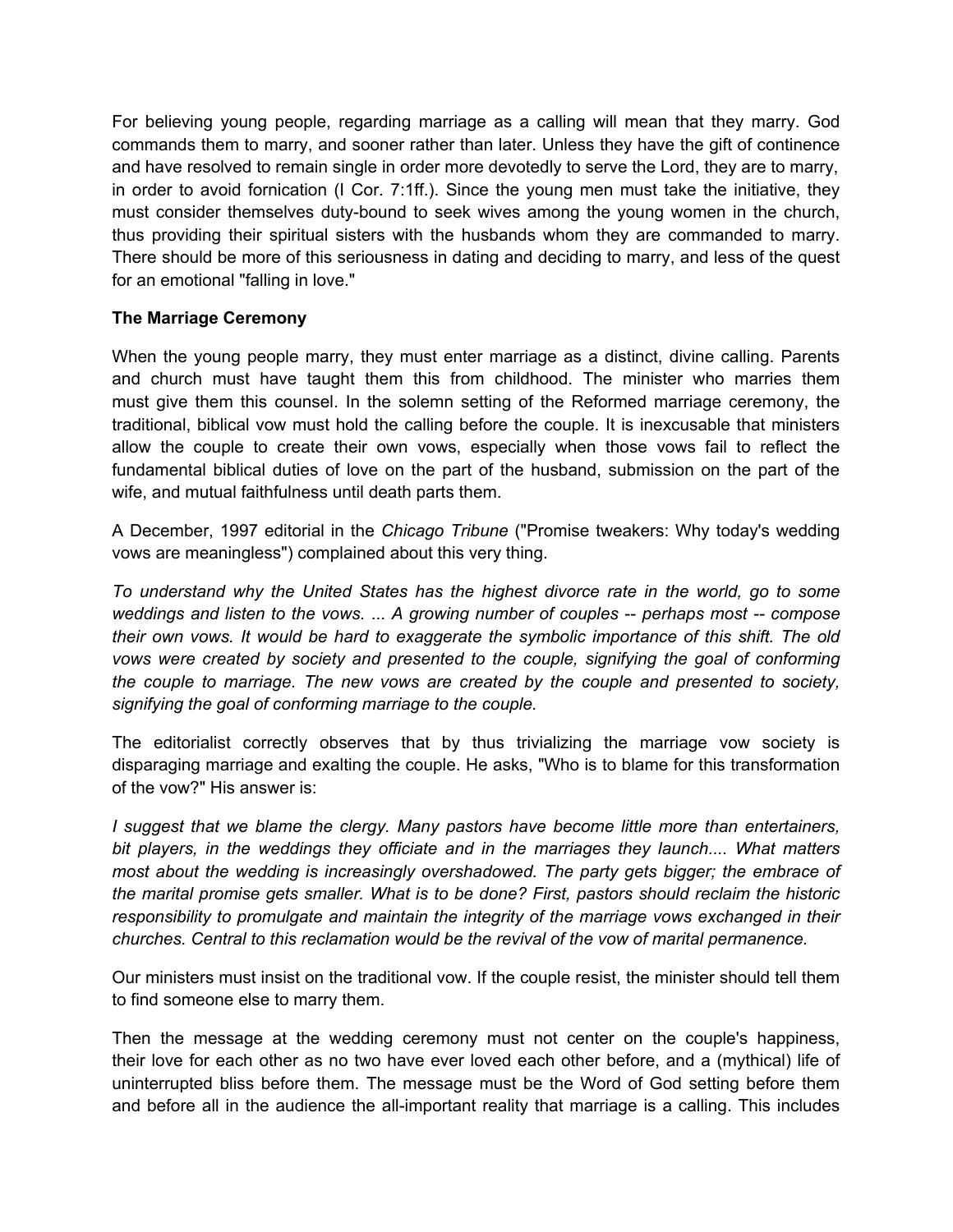the recognition that there will be troubles in married life. Wisely, the Reformed marriage form begins by assuring the couple of God's assistance of them in their afflictions. This is based squarely on the apostle's teaching that all married saints "shall have trouble in the flesh" (I Cor. 7:28). To leave this out at a marriage ceremony, probably because this "gloomy note" does not harmonize with the pretty flowers, lovely dresses, and sentimental mood, is foolish.

#### **The Practice of the Calling**

Because marriage is a calling, believers stick it out in a bad marriage. They do more than stick it out. They exert themselves, on their part, to live as Christ commands them to live in marriage, regardless of their miserable wife or husband. There are bad marriages in the church. One cannot be a pastor in the church for many years and remain ignorant of this. There are husbands who are unloving toward their wife. It breaks your heart to see their coldness, unkindness, and harshness toward their own body. There are wives who are little or no help to their husband. Brawling, sharp-tongued women, they make you cringe when they contradict, criticize, and demean their head. The believer in such a marriage does not, may not, cut and run. It lives in his or her soul, "Abide in the calling in which you are called."

So much is it the case that believers are cheerfully to remain in a bad marriage that the believer is commanded to maintain a marriage with an unbeliever (I Cor. 7:13, 14).

The sense of calling will in many cases move the husband or wife whose marriage companion has committed fornication to receive the unfaithful party back, if she or he repents. Even though the sin has so deeply and painfully hurt them that they are inclined to divorce (as they have a right to do), knowledge that their marriage is above all a calling directs them along the way of reconciliation.

The truth that marriage is a calling, however, does not only function practically in circumstances of marital distress. Its main effect is not that believers decline to divorce. Rather, it produces the fruit that married believers live together daily in the right way. Living in marriage as a calling, the husband exerts himself to love his wife as Christ loved the church and gave Himself for her (Eph. 5:25-29)*.* Love for the wife is a command from Christ Jesus his Lord. The lovableness of the woman may make it easier to obey the command in some cases than in others, but the command has nothing to do with her lovableness. Neither does it have anything to do with the husband's feelings of love, or lack thereof.

Love for the wife is a command. It has everything to do with marriage's being a calling. There is simply no place in the Christian life or in the church, therefore, for the mournful words, "I no longer love my wife." Usually the man who utters them supposes that they express a ground for divorce that cannot be challenged. But his words are irrelevant. The proper response to them is, "So what?" If they mean anything at all, they are a confession of sin, as though one would say, "I robbed a bank yesterday." The man must be urged to repent of his damnable sin and to start loving his wife again. The grace of God will enable him to do it, if only he will seek it.

The godly wife is similarly commanded to reverence and submit to her husband, as a help to him (Eph. 5:22-24, 33). This has nothing to do with the power and pride of the male, as it has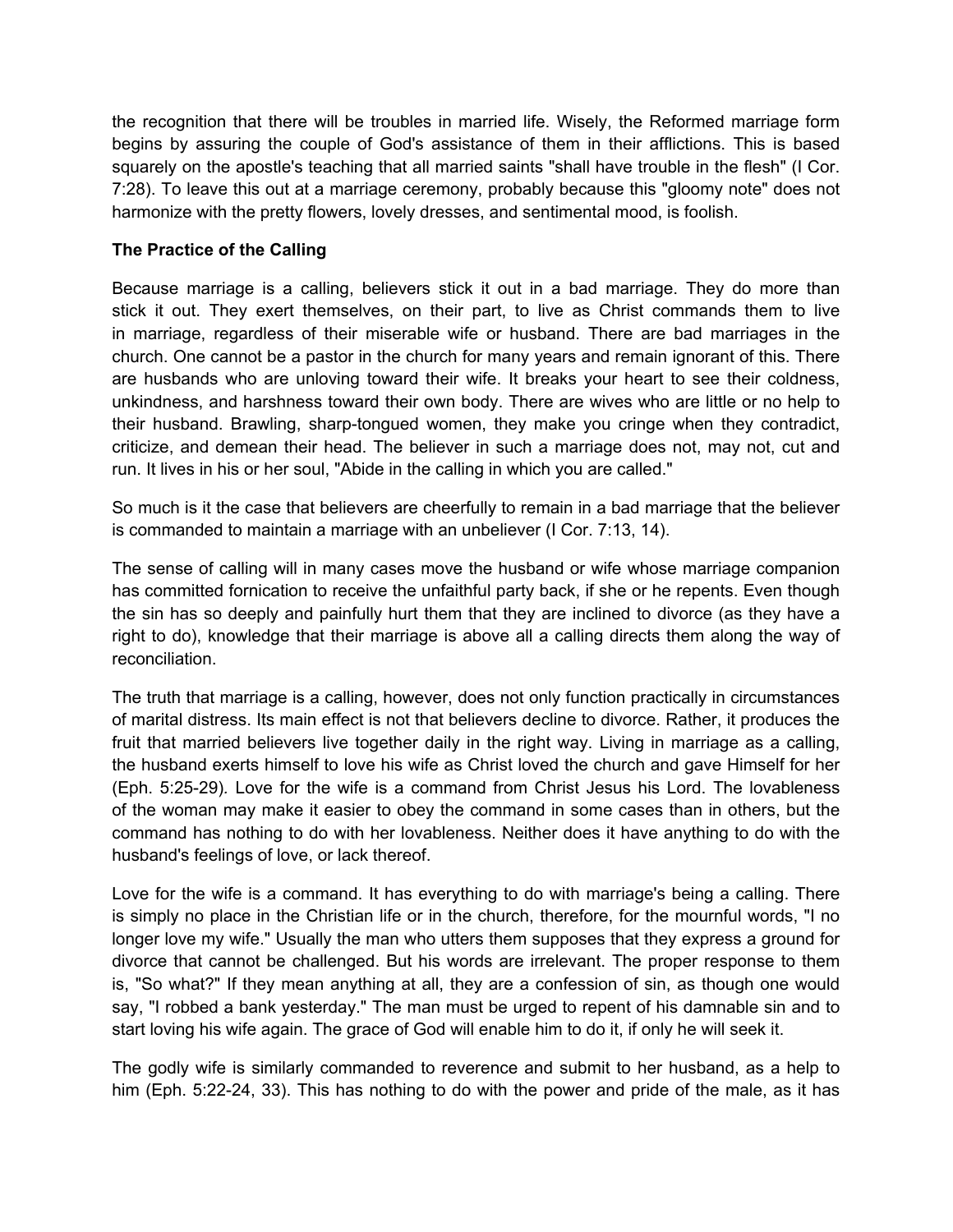nothing to do with her own natural inclination or disinclination. Her marriage is a calling, and in this calling the God whom she serves wills her submission.

Carrying out these basic commands for God's sake, Christian husbands and wives will experience a great deal of bliss in marriage & mdash; bliss in their own relationship & mdash; as God blesses those who fear and serve Him.

For some in the church, God prevents and prohibits marriage. By governing the circumstances of their lives, God makes marriage impossible for some who would like to marry. Others He forbids to marry, e.g., the woman who is divorced because her husband is guilty of fornication (I Cor. 7:10, 11). Such are to receive their single life from God as a calling. Willingly, joyfully, they are to serve God as single persons. They must guard against resentment and bitterness. Discontent in single life is rebellion against God whose calling this is for the single person.

It is also foolish. For marriage itself or single life is of no ultimate importance. That is why married people are to have their wife or husband as though they did not have them (I Cor. 7:29). Only one thing matters: living obediently in our calling.

This is the only thing that will matter one day when each of us gives account of his or her life in marriage to Christ the judge. How much or how little happiness we had will not even come up. The question from the tribunal will be: "Did you fulfill your calling?"

With eternal consequences.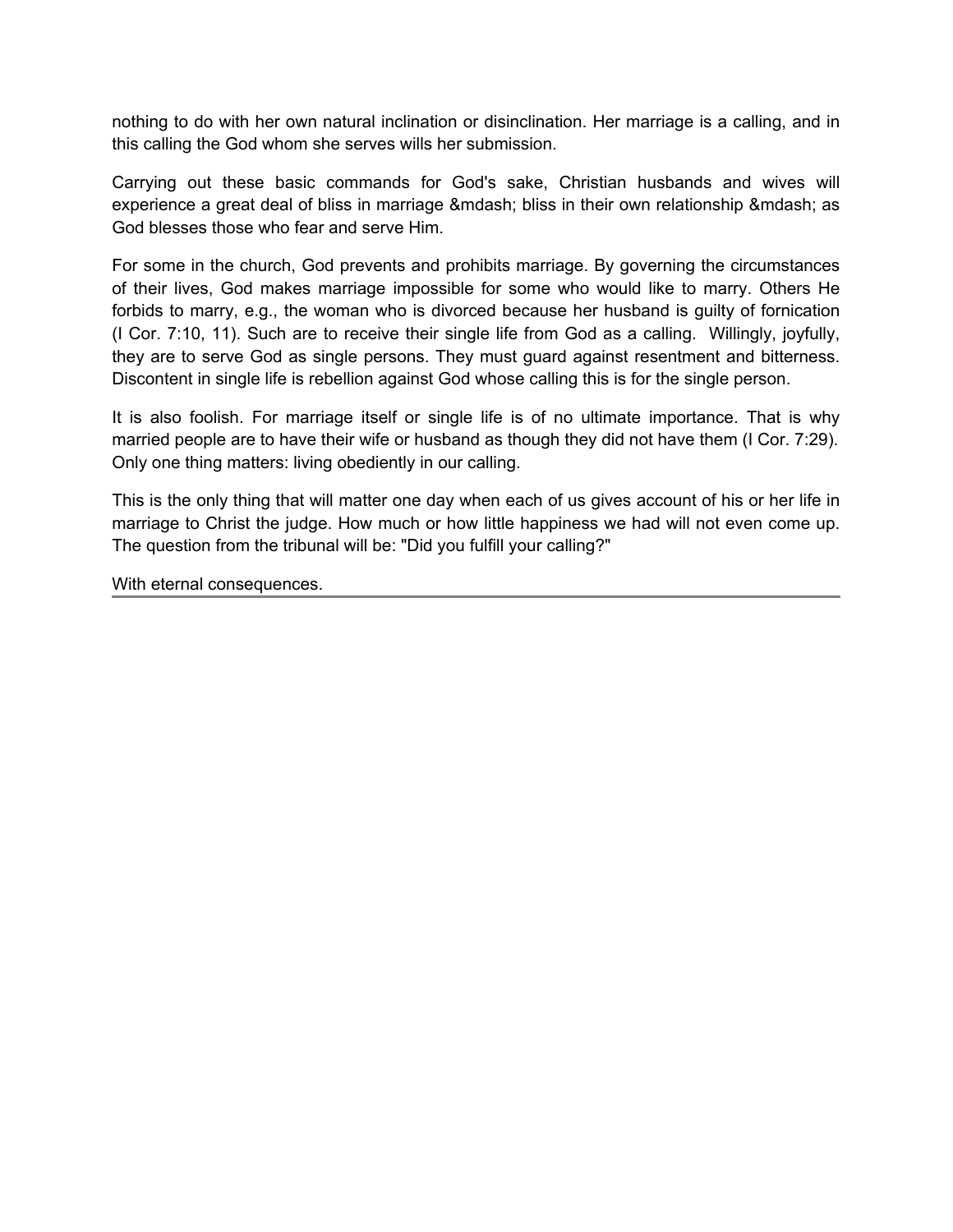### **Chapter 8**

### <span id="page-31-0"></span>**Narrow Is the Way: The Argument from Remarriage to Homosexual Relationships**

The church ought to embrace "homosexual people who live faithfully in covenanted partnerships."

This is the plea that Lewis Smedes addresses particularly to the Christian Reformed Church (CRC).

Writing in the May, 1999 issue of *Perspectives,* Smedes urges the acceptance of practicing homosexuals in the CRC. He exhorts the CRC to "embrace," that is, accept as members of the church in good and regular standing, "Christian homosexual people who have committed themselves to a monogamous partnership" (all quotations in this editorial are from the article by Lewis Smedes in the May, 1999 issue of *Perspectives,* pp. 8-12).

*Perspectives* is a religious periodical, "A Journal of Reformed Thought." It is edited and largely written by theologians, teachers, and other prominent, influential persons in the Reformed Church in America and in the CRC.

Dr. Lewis Smedes is a minister of the gospel in the CRC.

#### **Smedes' Plea for Homosexual "Marriage"**

It is not the purpose of this essay to criticize Smedes' plea for the approval of the practice of homosexuality in the CRC. Something might well be said in this regard. No doubt, reflecting on the plea by a renowned Reformed theologian for approving homosexual relations would be beneficial. Strong pressure is now being exerted by the evil one upon all churches, "conservative" as well as "liberal," to cave in to the world here also.

Critique of the plea for approval of homosexual sex would note that the learned Dr. Smedes professes ignorance as to the meaning of the Holy Spirit in those passages of Holy Scripture that treat of homosexuality, particularly Romans 1:18-27. Smedes does not know who they are who are described in the passage: "Who were these people, the ones who were having sex with partners of their own gender? ... Nobody knows for sure." Nor does he know what is meant in the passage by "against nature": "What he (the apostle-DJE) *meant* by 'contrary to nature' none of us knows for sure."

The doubt of our unbelieving age that increasingly prevails in the churches has blinded Smedes' mind to the clear testimony of the Word of God. The people spoken of in Romans 1:18ff. are men and women who perversely lust for people of the same gender and then perversely engage in sexual acts with them as best they can. The practice of homosexual sex is "against nature" in that it contradicts the will of God for sex as made known in creation itself. This will of God, writ large in nature in the physical characteristics that distinguish male and female by virtue of God's creation of the human race, is sexual relations between a man and a woman in marriage.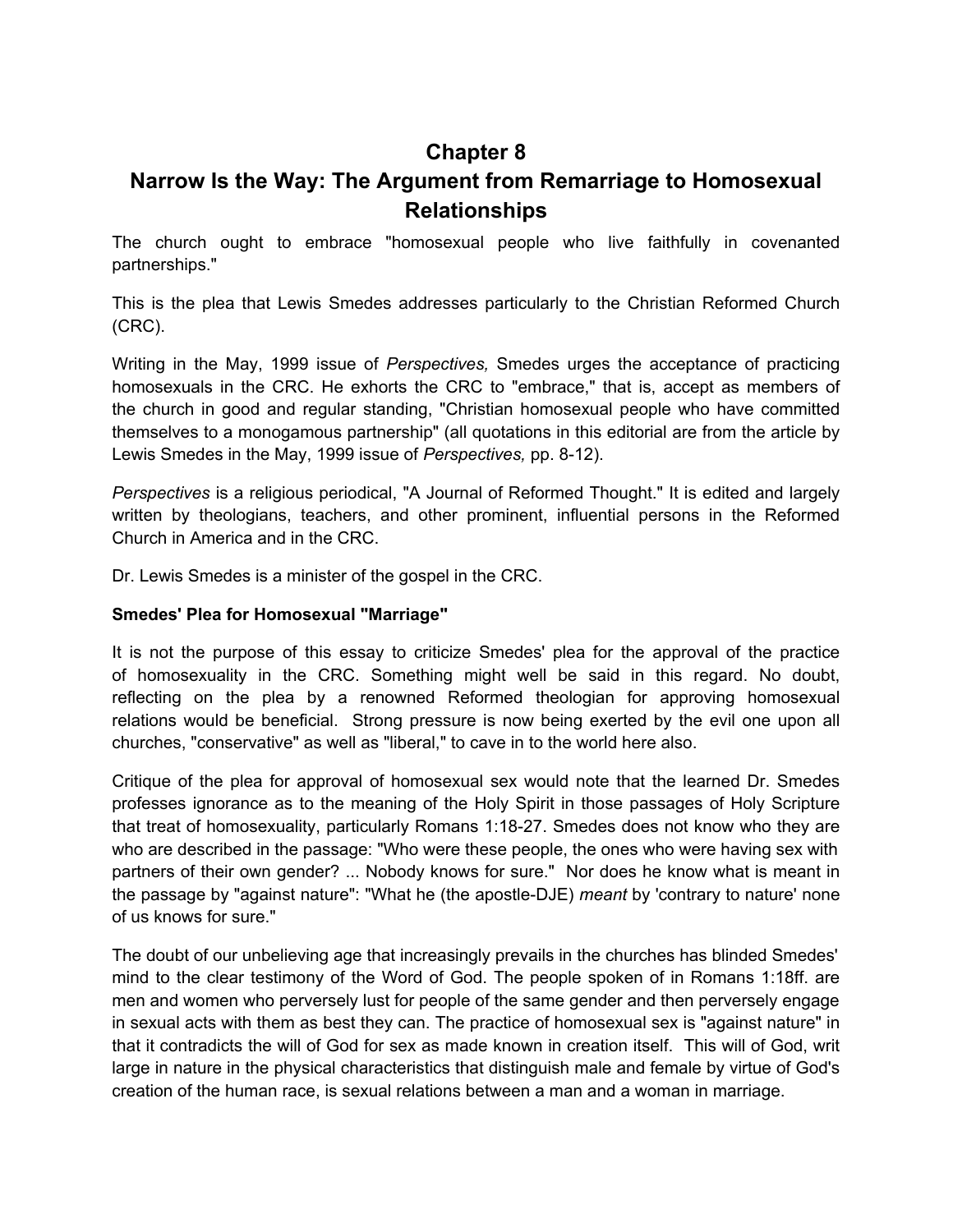One who is uncertain about these basic things of divine revelation and the Christian religion is disqualified to be a teacher of the church on sexual and marital ethics.

Conmment on the plea for approval of homosexual relations would call attention to significant verbal slips, when Smedes is lamenting his church's current prohibition of "monogamous partnership(s)." "To *all* homosexuals it says: *You have no choice;* you may not marry and you must be celibate" (the emphasis is Smedes'). The noteworthy words are "marry" and "may." The use of "marry" shows that the "partnerships" which Smedes asks the CRC to approve are, in his thinking, marriages: homosexual *marriages* (the emphasis is mine). If Smedes has his way, there will be two kinds of marriages in the CRC, heterosexual and homosexual.

Closely related is his use of "may" in his wording of his church's present forbidding of homosexual unions: "You *may* not marry." But this is a mistake. What the church says is, "You *cannot* marry (each other)."

The thing is impossible, as impossible as it is for homosexual sex to be fruitful in children. By definition, definition grounded in the ordinance of God at creation, marriage is a relationship between a man and a woman, a male and a female. Men can do many things with men, and women can do many things, apparently, with women. One thing that they cannot do is marry.

Analysis of Smedes' plea for homosexual "marriages" in the CRC would also predict that this abomination is sure to come in that church. If ministers are permitted publicly to advocate homosexual "marriage," it will come. If theologians of the stature of a Lewis Smedes are already bold to plead for homosexual "marriage," it will come sooner rather than later.

#### **The Argument for Homosexual "Marriage"**

But my interest in Smedes' article lies elsewhere. The interest of the readers ought to lie elsewhere. Our interest is not the plea itself for homosexual relations, but the argument raised on behalf of the plea.

Smedes has an argument.

The argument is solid and compelling, indeed, irresistible, as far as the CRC is concerned.

The CRC may yet for a time forbid homosexual partnerships, but they will not do so by refuting Smedes' argument. They will merely ignore it.

This argument is equally compelling for many in other Reformed and Presbyterian churches.

The argument fails completely in the Protestant Reformed Churches (PRC). But then it is important, even urgent, that members of the PRC carefully consider the argument, so that they strengthen their determination that this powerful argument for practicing homosexuals in the church never get a foothold among them.

Smedes' argument is this: Just as the CRC came to approve the remarriage of divorced persons despite Jesus' prohibition, so also the CRC can and should approve homosexual "marriage."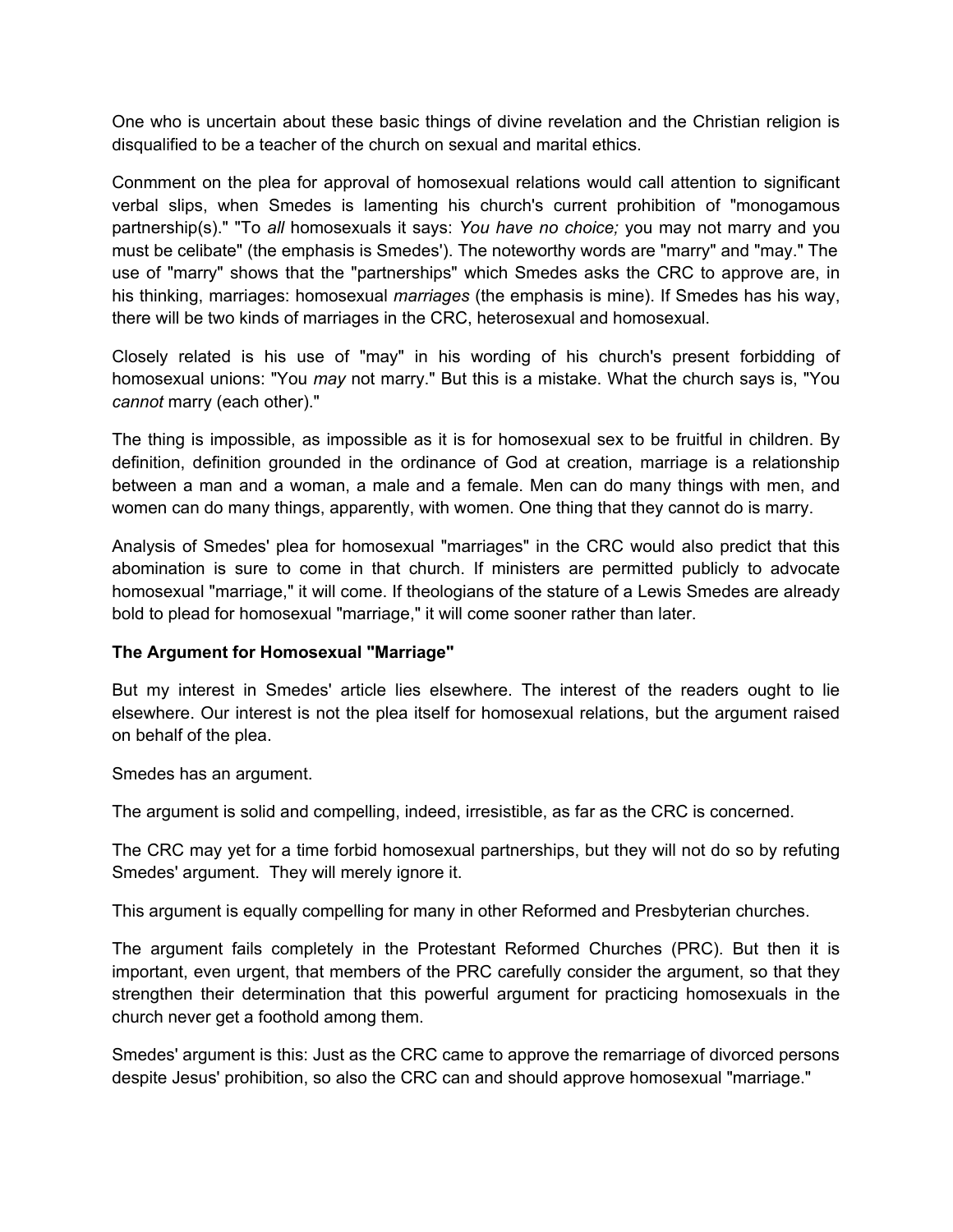For many years, the CRC forbade remarriage after divorce and excluded remarried persons from membership in the church as those living in adultery. In the 1950s, the CRC radically changed its stand and accepted remarried persons as members of the church. These are not only "innocent parties," but also "guilty parties" and those who divorced for all kinds of unbiblical reasons.

Smedes readily acknowledges that the reason for the acceptance of remarried persons by his church was not the discovery of new material on divorce and remarriage in the Bible. The reason was not even a new interpretation of the words of Jesus and the apostles that the CRC had for many years appealed to in support of its condemnation of remarriage. But the reason was that the church found itself confronted by a dramatic increase of divorce and remarriage among its members. And those divorcing and remarrying were the sons and daughters of the members of the church, including the ministers and elders who made the synodical decision.

*More sons and daughters of the faithful were getting divorced and were marrying again. Before World War II, the church could exclude such people on the assumption that they would very*  rarely be their own loved ones. After the war, however, local congregations discovered that *persons whom they loved as brothers and sisters in Christ* -- *and, yes, their own children* - *were doing it. And it was very hard to look their own sons and daughters in the eyes and say to them: "You will go to hell unless you leave your present spouse."*

In light of these hard realities, the CRC deliberately revised its understanding of Scripture's teaching on marriage, divorce, and remarriage. Smedes puts it this way: "It (the CRC) factored human reality into its reading of the Lord's words."

With this new "reading" of biblical teaching, there was a much wider application of the mercy of God to adulterers. The wide mercy of God was extended to the professing Christian who unjustly divorced his own wife and remarried the wife of his neighbor. Proclaims Smedes, in his explanation and defense of the CRC's change of position regarding remarriage, "The grace of Jesus Christ ... could bless and support remarried people in their second marriage."

This wideness of God's mercy is an important aspect of the CRC's acceptance of remarriage after divorce, as it is an important element in Smedes' argument for the acceptance of homosexual "marriage." It accounts for the title of Smedes' article: "Like the Wideness of the Sea." This is part of a line in a hymn that goes, "There's a wideness in God's mercy like the wideness of the sea."

This acceptance of remarried persons at the Lord's Table allows for, if it does not require, the similar acceptance of practicing homosexuals as members of the church.

*Does the church 's dramatic move from the exclusion to the embrace of divorced and remarried Christians provide a precedent for an embrace of homosexual Christians who live together in a committed partnership ?*

*My answer to my own question is, Yes, it does seem to me that our embrace of divorced and remarried Christian people did indeed set a precedent for embracing Christian homosexuals who live together.*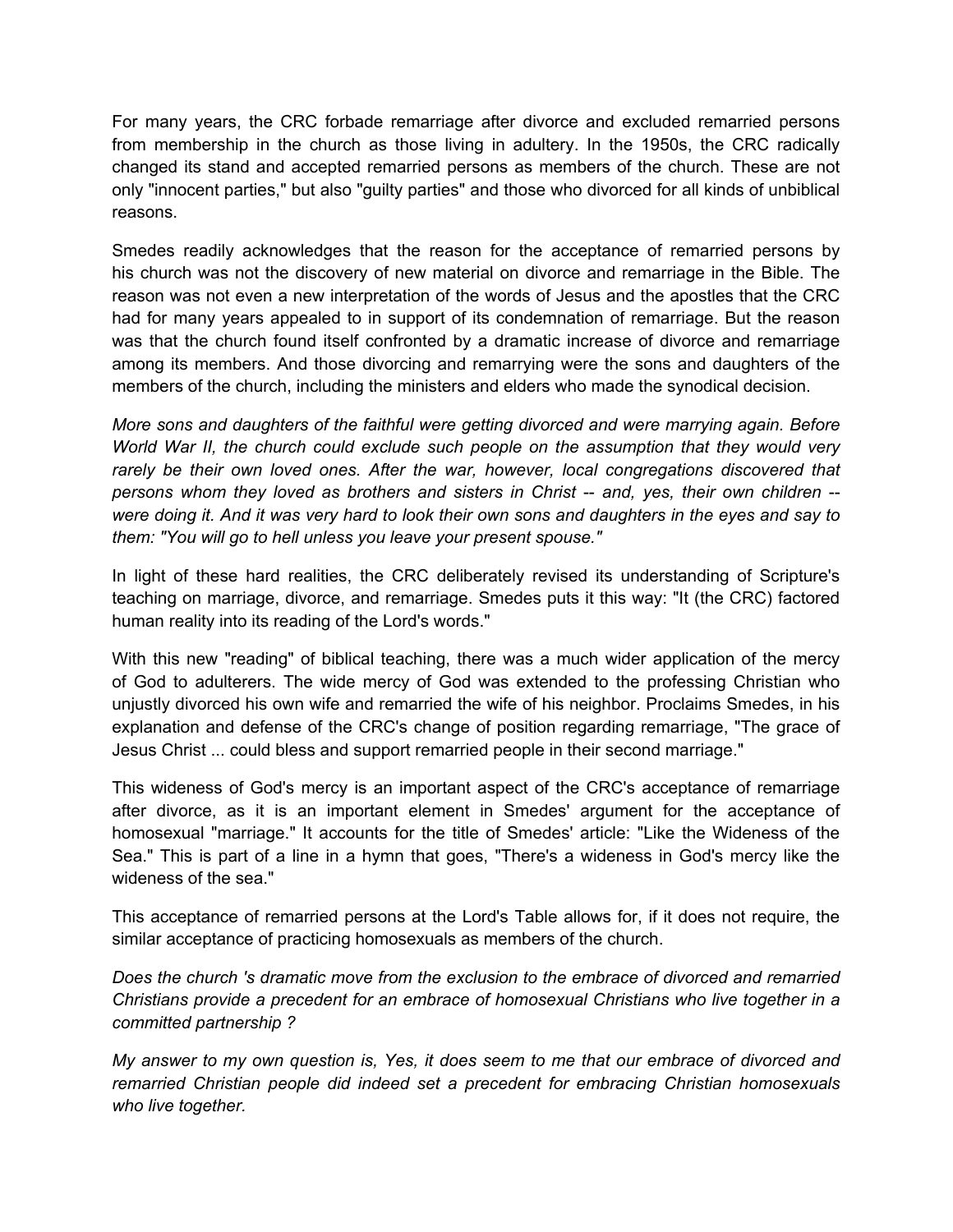If the church, with appeal to the wideness of mercy, can accept remarried persons because members are in fact divorcing and remarrying, including the dear children of the church, even though Scripture clearly teaches marriage as a lifelong bond, then the church can also accept practicing homosexuals for the same reasons, even though Scripture plainly teaches that God wills sex only in the marriage of a man and a woman.

This is the argument.

It is valid.

The church that accommodates the Word of God to the painful circumstances of its members in the matter of divorce and remarriage should do so also in the matter of homosexual desire. Fact is, as Smedes shrewdly observes, "The biblical ground for excluding them (homosexuals) from embrace within the church is actually weaker than was its ground for excluding divorced and remarried heterosexuals."

How can ministers and elders say no to homosexual sons and daughters of the congregation, when they have not been able to say no to remarried sons and daughters? Much less, as is more and more the case, when these rulers in the church are themselves remarried.

If the mercy of God, in the thinking of the church, is wide to bless and save one who transgresses the seventh commandment in one gross way -- adultery -- why should that mercy strangely narrow so as to exclude another who transgresses the same commandment in another gross way--homosexual acts?

If sexual pleasure and the earthly comforts of life override Christ's demand for costly, sacrificial discipleship in the greater matter of marriage, why should they not override His demand in the lesser matter of mere sex?

Approval of remarriage after divorce is not only an argument. As Smedes correctly points out, it is also a "precedent." It has "paved the way'' for the acceptance of homosexual ''marriage. "

The church that has forsaken the biblical teaching on divorce and remarriage cannot consistently prohibit homosexual relations. The church that has caved in to the pressures of the lawlessness of these last days in the matter of remarriage will eventually do so also in the matter of homosexuality.

This is by no means only or even mainly the CRC.

Smedes naturally pitches his plea, with its argument, toward the CRC. For this reason, I must mention the CRC often in this essay. But I will not have any reader suppose, or charge, that I like to point the finger at the CRC. Not here! Not whatsoever! This essay is fundamentally uninterested in the CRC. It is interested in an argument.

For the overwhelming majority of Protestant churches approve the remarriage of divorced persons. The overwhelming majority of churches that like to be regarded as conservative - - Presbyterian and Reformed churches -- approve the remarriage of divorced persons and